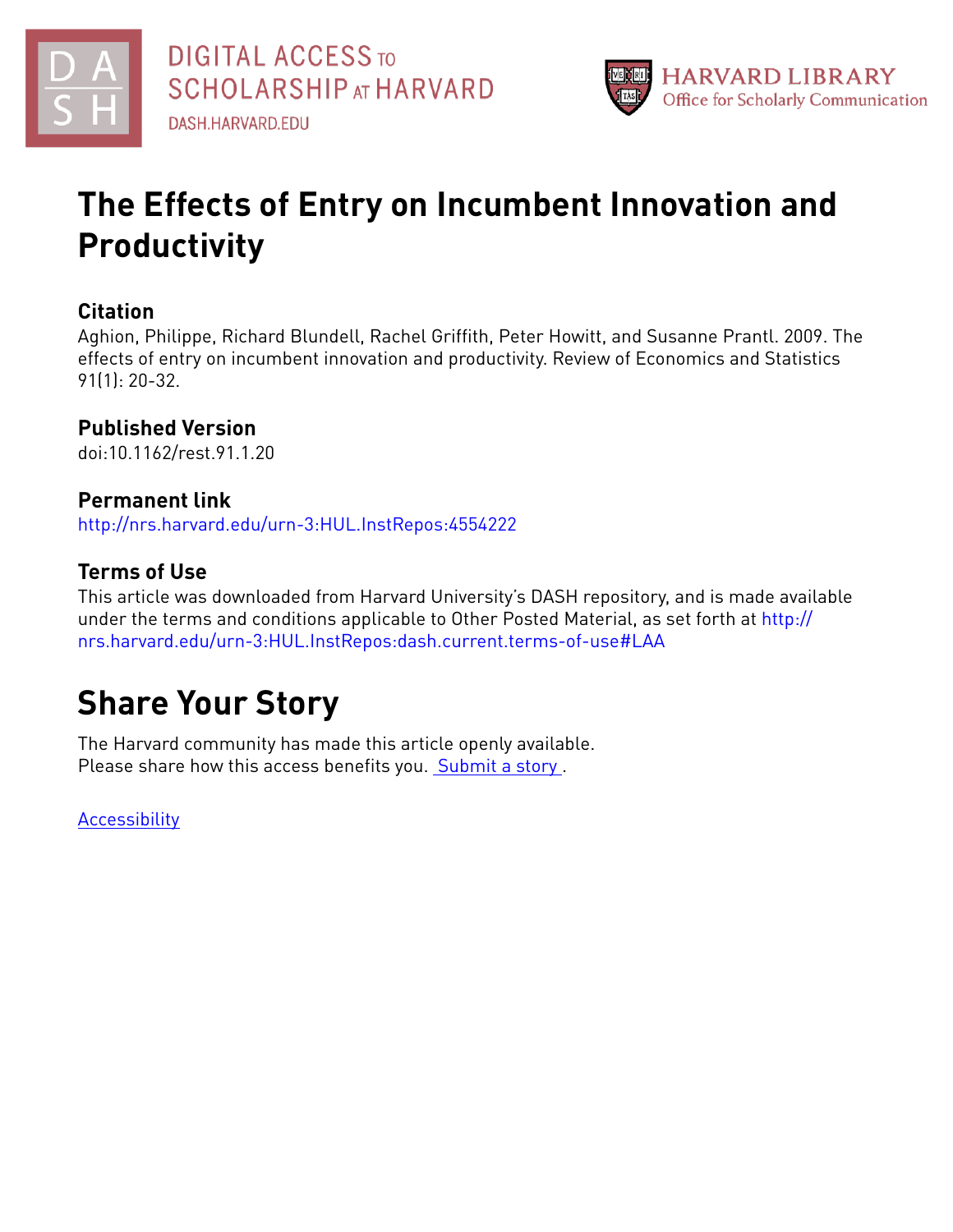### **THE EFFECTS OF ENTRY ON INCUMBENT INNOVATION AND PRODUCTIVITY**

#### Philippe Aghion, Richard Blundell, Rachel Griffith, Peter Howitt, and Susanne Prantl\*

*Abstract*—How does firm entry affect innovation incentives in incumbent firms? Microdata suggest that there is heterogeneity across industries. Specifically, incumbent productivity growth and patenting is positively correlated with lagged greenfield foreign firm entry in technologically advanced industries, but not in laggard industries. In this paper we provide evidence that these correlations arise from a causal effect predicted by Schumpeterian growth theory—the threat of technologically advanced entry spurs innovation incentives in sectors close to the technology frontier, where successful innovation allows incumbents to survive the threat, but discourages innovation in laggard sectors, where the threat reduces incumbents' expected rents from innovating. We find that the empirical patterns hold using rich micro panel data for the United Kingdom. We control for the endogeneity of entry by exploiting major European and U.K. policy reforms, and allow for endogeneity of additional factors. We complement the analysis for foreign entry with evidence for domestic entry and entry through imports.

#### **I. Introduction**

THERE is a long-standing interest in the effects of entry,<br>which are widely recognized as major drivers of economic growth. Entry can induce reallocation of inputs and outputs, trigger knowledge spillovers, and affect innovation incentives in incumbent firms. The desire to induce entry by foreign firms has spurred widespread policy reforms, particularly in countries or industries behind the technology frontier. However, empirical studies of the effects of market liberalizations and inward direct investment from foreign firms provide mixed results on incumbent reactions.<sup>1</sup> In this paper we explore systematic variation in the response of incumbent firms to entry.

We are motivated by the following empirical regularity—we see substantial heterogeneity in the correlation between greenfield foreign firm entry and incumbent productivity growth when we look across industries in the United Kingdom. In industries close to the technology frontier there is a strong and positive correlation, while a weak or even negative one is

\* Aghion: Harvard University and Institute for Fiscal Studies (IFS); Blundell and Griffith: University College London and IFS; Howitt: Brown University; and Prantl: Wissenschaftszentrum Berlin and IFS.

We are grateful to Daron Acemoglu, Francis Kramarz, Stephen Redding, Fiona Scott-Morton, Helen Simpson, Reinhilde Veugelers, seminar participants at Brown University, IFS, Stanford GSB, Yale University, and NBER, the Zvi Griliches conference in Paris, the EEA conference, the ES World Congress, and the WZB-CEPR conference, and two anonymous referees for valuable comments and suggestions. This work contains statistical data from the Office of National Statistics (ONS) which is Crown copyright and reproduced with the permission of the controller of HMSO and Queen's Printer for Scotland (under license number C02W002702). The use of the ONS statistical data in this work does not imply the endorsement of the ONS in relation to the interpretation or analysis of the statistical data. This work uses research data sets which may not exactly reproduce National Statistics aggregates. Supplementary material is provided in a Web appendix available at http://www.mitpressjournals.org/doi/suppl/10.1162/rest.91.1.20.

<sup>1</sup> See, inter alia, Aitken and Harrison (1999), Pavcnik (2002), and Javorcik (2004).

found in industries that lag behind. This is illustrated in figure 1, where we plot the annual rate of greenfield foreign firm entry in each industry-year against the respective average of subsequent total factor productivity growth in incumbent establishments. The sample is split at the median distance to the technology frontier, as measured by a labor productivity index that relates incumbents in U.K. industries to their U.S. industry equivalent.

Our explanation for this variation follows from Schumpeterian growth theory—threat from frontier entrants induces incumbents in sectors that are initially close to the technology frontier to innovate more, and this triggers productivity growth, but entry threat reduces the expected rents from doing R&D for incumbents in sectors further from the frontier. In the former case, incumbent firms close to the frontier know that they can escape and survive entry by innovating successfully, and so they react with more intensive innovation activities aimed at escaping the threat. In the latter case, incumbents further behind the frontier have no hope to win against an entrant. The escape-entry effect in advanced industries is similar to the escapecompetition effect developed in Aghion et al. (2001). The discouragement effect in lagging industries is similar to the Schumpeterian appropriability effect of product market competition. Systematic variation of innovation activity with distance to the technology frontier was introduced into Schumpeterian theory by Howitt and Mayer-Foulkes (2005) and, more closely related to this paper, by Acemoglu, Aghion, and Zilibotti (2006).

Building on this theoretical background, we provide an empirical analysis of the variation of incumbent reaction to entry with distance to the technology frontier. We investigate how incumbent (labor and total factor) productivity growth and patenting reacts to entry and find results that mirror the theoretical predictions. The main identification problem that we address arises because entry threat is not observable and it is endogenous to incumbent performance. We use actual foreign firm entry as a proxy for the unobservable entry threat, which, if anything, exacerbates the endogeneity problem (see discussion in section IIB). To tackle this we exploit variation in U.K. entry conditions that arises from a major policy reform in the European Union, the Single Market Program, and from a series of U.K. product market reforms in combination with rich micro panel data. We provide two interesting insights. First, we find a consistent pattern of variation in incumbents' reactions to foreign firm entry using either U.K. policy reforms or EU-wide policy reforms—a finding that may reduce political-economy concerns about using country-specific policy instruments in our context. Second, while our main

Received for publication January 31, 2006. Revision accepted for publication October 25, 2007.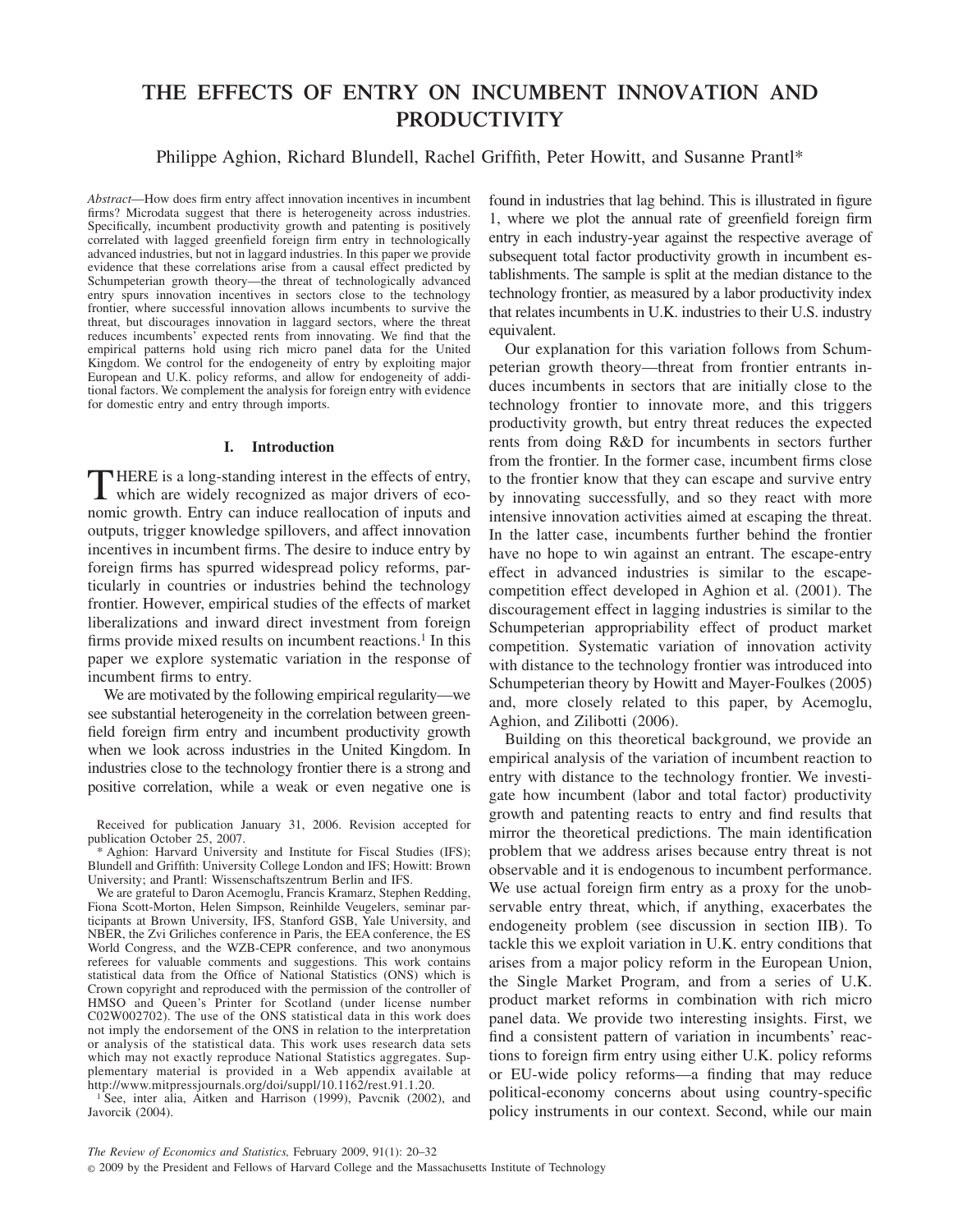FIGURE 1.—REACTIONS TO ENTRY IN INCUMBENTS NEAR AND FAR FROM THE TECHNOLOGY FRONTIER



Notes: The figure plots spline estimates of the relation between the greenfield foreign firm entry rate and subsequent total factor productivity growth of domestic incumbent establishments in U.K. four-digit industries, 1987 to 1993. Each dot represents the productivity growth estimate for establishments in one industry-year cell. The spline regression includes time and industry fixed effects. Three spline points are chosen such that all establishment observations in industry-year cells with nonzero entry are grouped into four equally sized classes. The distance to the technology frontier is a labor productivity index relating incumbents in four-digit U.K. industries to their U.S. industry equivalent. The top curve (with dots) is for establishments in industry-year cells near the technology frontier (less or equally distant to the frontier as the year-specific median of the distance distribution in the sample). The bottom curve (with triangles) is for establishments further behind the technology frontier (more distant to the frontier than the sample median).

model specifications include distance to frontier and control variables such as import penetration and profitability that are assumed exogenous, we find similar effects of entry when we allow for endogeneity of these variables. These findings relate our work to the literature on competition and trade. We complement our main analysis by considering whether different forms of entry have different impacts, specifically entry by domestic firms or entry through import, and we explore why the two most likely alternative interpretations—based on knowledge spillovers—are not consistent with the full pattern of our empirical results.

Our analysis relates to several different strands of empirical work. First, there is the empirical literature on the effects of trade liberalization and inward direct investment from foreign firms. Studies including Aitken and Harrison (1999), Pavcnik (2002), and Javorcik (2004) are, as ours, based on plant or firm panel data and exploit variation of trade or foreign firm activity across industries and time.<sup>2</sup> Aghion et al. (2004), Griffith, Redding, and Simpson (2002), and Haskel, Pereira, and Slaughter (2007) show for U.K. industries positive correlations of (increases in) the employment share in foreign firms and average growth of total factor productivity in domestic producers. In contrast to this, we use direct entry measures and focus on investigating systematic variation in incumbent innovation and productivity reactions to entry with distance to the technology frontier. Aghion et al. (2005b, 2006) use state-industry

panel data instead of plant or firm panel data to investigate how the effectiveness of the Indian liberalization reform depends on the technological and institutional state-industry environment, in particular labor market regulation. Second, there is the empirical industrial organization literature following the work of Bresnahan and Reiss (1990, 1991) and Berry (1992). Berry and Reiss (2006) survey structural econometric models with entry in well-defined, mostly oligopolistic markets and endogenous market structure and discuss the insights gained into the determinants of firms' entry decisions, the importance of firm heterogeneity, and the nature of competition. Olley and Pakes (1996) investigate the effects of deregulation on aggregate productivity growth and the underlying reallocation mechanism in one particular industry. Our emphasis is instead on within-firm changes in innovation incentives and in variation of entry effects on incumbent performance across markets. Another related strand is the literature on product market competition, firm performance, and innovation, in particular Nickell (1996), Blundell, Griffith, and Van Reenen (1999), and Aghion et al. (2005a). Aghion et al. present evidence on an inverted-U relationship between product market competition and innovative activity and find this to be steeper in neck-and-neck industries. Aghion and Griffith (2005) survey recent theoretical and empirical literature on competition, entry and growth, and the relevance of distance to frontier. Aghion and Howitt (2006) focus on policy implications.

The paper is organized as follows. In section II we discuss the theoretical background and empirical modeling. In section III we describe our data. Empirical results are presented in section IV and section V concludes.

#### **II. Variation of Entry Effects with Distance to Frontier**

#### *A. Theoretical Background*

Variation of entry effects on incumbent performance, depending on distance to the technology frontier, follows from Schumpeterian growth models with escape-entry and discouragement effects:

- Increasing the threat of frontier entry induces incumbents in sectors that are close to the technology frontier to innovate more in order to escape entry. It reduces incumbents' incentives to innovate in sectors that are further behind the frontier, where there is little hope of surviving entry.
- Increasing frontier entry threat has a more positive effect on incumbent productivity growth in sectors that are closer to the frontier than in sectors further behind the frontier.

The idea of the escape-entry effect is similar to the idea of the escape-competition effect as developed in Aghion et al. (2001). In that model each industry is assumed to be a

<sup>2</sup> See also, for example, Amiti and Konings (2005), Bertschek (1995), and Keller and Yeaple (2007).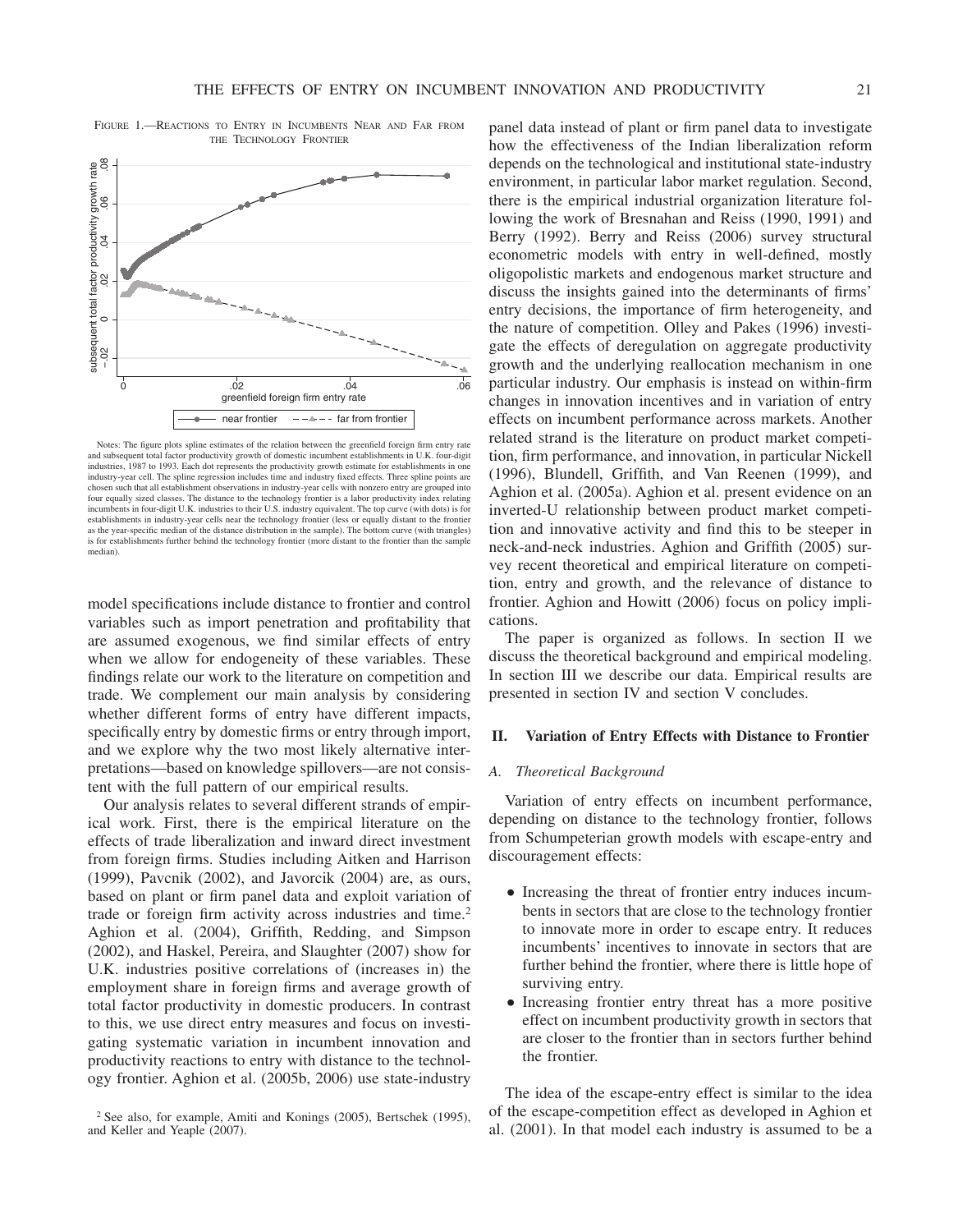duopoly, with two permanent rivals, and the degree of competition is measured by the elasticity of demand between the rivals' products. Here we consider a model in which the rivals are constantly threatened with extinction by frontier innovators and there is an infinite cross-elasticity of demand. This leads to the escape-entry effect. Both of these models assume step-by-step innovation instead of the leapfrogging assumed in earlier Schumpeterian models. To derive the escape-entry effect what is needed is that the probability that a frontier incumbent survives frontier entry is higher than the probability that a lagging incumbent survives.<sup>3</sup> The discouragement effect in lagging industries is similar to the Schumpeterian appropriability effect of product market competition. Systematic variation of innovation activity with distance to the technology frontier was introduced into Schumpeterian theory by Howitt and Mayer-Foulkes (2005) and Acemoglu, Aghion, and Zilibotti (2006).

Related theory papers are, in particular, Gilbert and Newbery (1982) on preemption and Laffont and Tirole (1993) on the welfare effects of entry regulation in a model of product differentiation. Laffont and Tirole concentrate on how regulation affects the size of innovations, or the extent of differentiation, by entrants and do not allow for incumbent innovation. Fudenberg and Tirole (1984) and Tirole (1988) analyze strategic interaction between entrants and incumbents. Barro and Sala-i-Martin (2004) and Aghion et al. (2005a) focus on competition among incumbent firms and its effects on growth, but do not consider entry. Reallocative effects of globalization and trade liberalization are analyzed in Melitz (2003) and Bernard et al. (2003). We focus instead on entry effecting growth through within-firm innovation effects in incumbents.

#### *B. Empirical Modeling*

The descriptive evidence in figure 1 is clearly not sufficient to establish a causal relationship from entry to innovation and productivity growth or that it depends on distance to the technology frontier. The central empirical relationship we are interested in is of the following form:

$$
Y = f(P, D, X),\tag{1}
$$

where *Y* is a measure of incumbent performance, *P* is entry threat, *D* is the distance to frontier, and *X* is a vector of further covariates.

We address a number of issues that arise when exploring this relationship empirically. First, entry threat *P* is unobservable and potentially endogenous in incumbent performance equations. We use lagged actual entry to proxy the unobservable entry threat and, in doing so, we face the same endogeneity problem as with entry threat, if anything in aggravated form.4 We discuss the endogeneity of entry below and outline our identification strategy. Second, we focus on how the effects of frontier entry vary with distance to the frontier. We measure technologically advanced entry by considering foreign firm entry, and to measure distance to the frontier we use a labor productivity index that relates incumbents in U.K. industries to their U.S. industry equivalent. In our preferred specification the two continuous measures enter linearly and with an interaction. We also consider endogeneity of the distance to the frontier, check whether the distance measure may capture other industryspecific influences, and provide results for other forms of entry. Third, there are important covariates that may determine the performance of incumbents in addition to entry most important, we think of effects triggered by trade relations and other factors that affect competition, market structure, and the rents earned by incumbents. We control for these using observable and unobservable characteristics in our main empirical specifications, and in extended specifications we allow for endogeneity of our main control variables. Fourth, to measure incumbent performance we use two measures of productivity growth, as well as a count of patents.

To start with we measure incumbent performance as growth of labor productivity at the establishment level  $(\Delta LP_{ijt})$  and specify the following relation:

$$
\Delta LP_{ijt} = \alpha + \beta_1 E_{jt-1} + \beta_2 D_{jt-1} + \beta_3 E_{jt-1} D_{jt-1} + X'_{ijt-1} \gamma + \tau_t + \eta_i + u_{ijt},
$$
\n(2)

where *i* indexes incumbent establishments, *j* indexes industries, *t* indexes years, and *E* is actual greenfield foreign firm entry. To control for different permanent levels of productivity growth across establishments we include individual fixed effects  $\eta_i$ . Common macro shocks are captured by time dummies  $\tau_t$ . We also use growth of total factor productivity, which may account for systematic variation in factor inputs not captured in labor productivity growth.

Both measures of productivity growth could, however, also reflect advances due to imitation of entrants with superior technologies rather than innovative activity. Thus, we also use a count of patents as a measure of incumbent performance to check more directly whether our results are picking up changes in firms' innovative activity. There are a large number of firm-year observations with zero patents in our data, so we estimate a zero-inflated Poisson model

<sup>&</sup>lt;sup>3</sup> In section 1 of the Web appendix, we derive the escape-entry effect from the extreme assumption that a frontier incumbent survives frontier entry with probability 1, while a lagging incumbent survives with probability 0. A simplified version of this model with a fixed entry probability is sketched in Aghion et al. (2004), Aghion and Griffith (2005), and Aghion and Howitt (2006). Aghion et al. (2005b) present a closely related model.

<sup>4</sup> In our theoretical context actual entry and entry threat are identical in industries far behind the frontier, where entrants can never lose against incumbents. In industries closer to the frontier actual entry and entry threat differ in situations where entrants may lose, but they will be positively correlated as long as incumbent innovation aimed at escaping entry is not too successful in the sense of entry prevention (Web appendix, sections 1.2 and 1.6).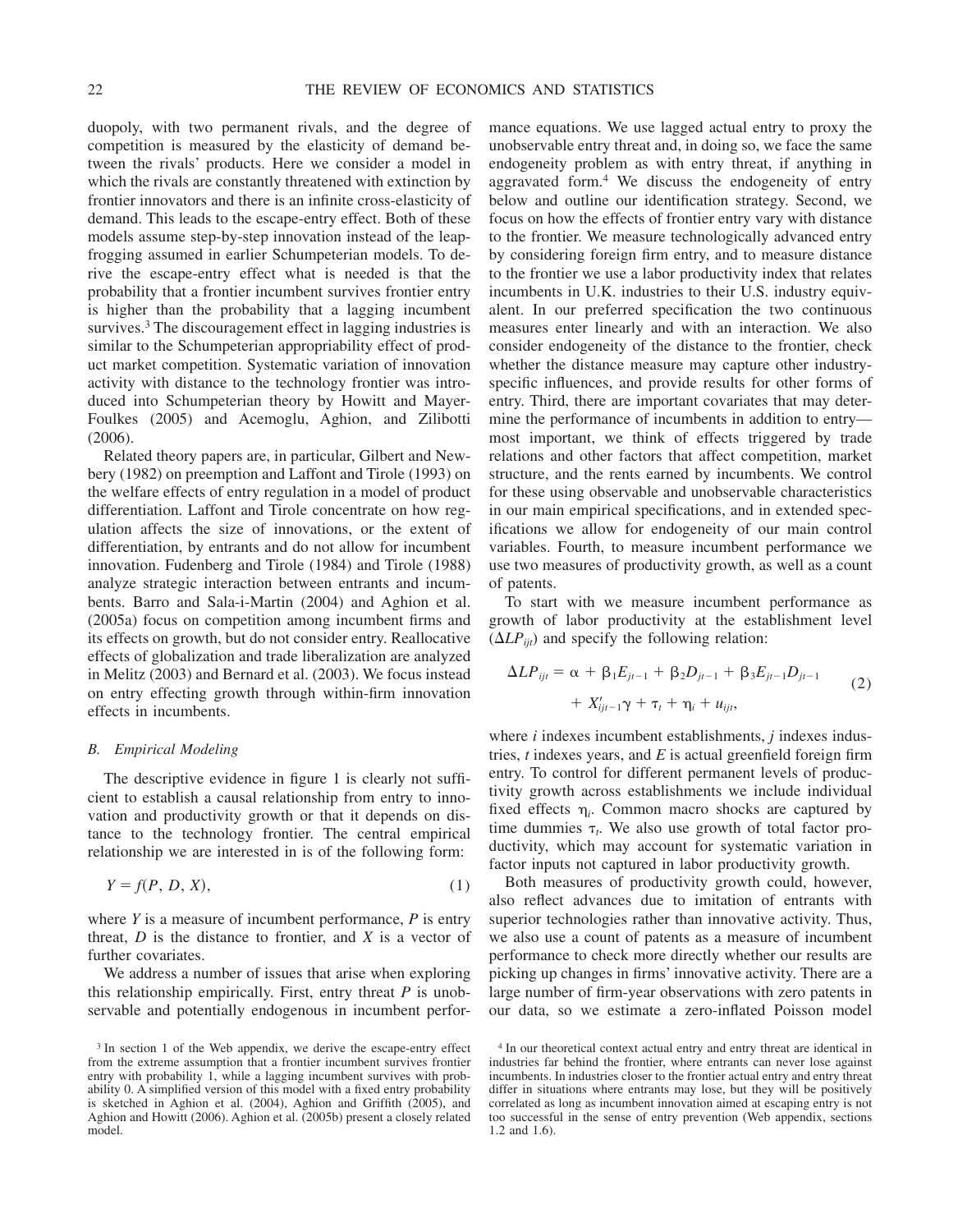(Greene, 1994; Lambert, 1992). This also relaxes the restrictive feature of the Poisson distribution that imposes equality of the variance and the mean. We model the probability of being granted at least one patent as a function of a firm's presample stock of patents. Conditional on having at least one patent, we specify the innovation rate as

$$
n_{ijt} = \exp(\alpha + \beta_1 E_{jt-1} + \beta_2 D_{jt-1} + \beta_3 E_{jt-1} D_{jt-1} + X'_{ijt-1} \gamma + \tau_t + \eta_j),
$$
\n(3)

where *i* indexes incumbent firms, *j* indexes industries, *t* indexes years, and  $\eta_i$  indicates industry fixed effects. All other variables and parameters are defined as above. To take unobservable firm-specific, time-invariant heterogeneity in patent behavior into account we follow Blundell et al. (1999) and use presample information on firms' patent stocks.

#### *C. Identification and Instruments*

The key identification issue that we tackle in this paper is the fact that entry can be endogenous to innovation and productivity growth. When considering entry into a new market potential entrants are likely to take into account the productivity and innovative activity of local incumbents. We expect a negative covariance between actual entry and the error term in incumbent performance equations when industries are close to the frontier, but not necessarily in industries far from the frontier.5

We use two broad sets of policy reforms for instrumenting entry—reforms at the European level and reforms at the U.K. level that changed entry costs and effected entry differentially across industries and time.<sup>6</sup> In our main model specifications we endogenize the linear entry term as well as its interaction with the distance to frontier. We show results using different sets of policy instruments: instruments that capture the EU Single Market Program only, U.K. policy instruments only, and these instruments pooled.7 The European policy instruments indicate industries in which reforms undertaken as part of the SMP were ex ante expected to reduce medium or high entry barriers. The U.K. reforms include privatization cases—the Thatcher government embarked on a large-scale privatization program before similar programs were implemented in other countries. A substantial portion of government-owned assets were sold and, in most cases, the privatization decisions resulted in opening up markets to firm entry. We use instruments that reflect the respective stock market sales in directly affected industries. The U.K. reforms also include merger and monopoly cases where investigations of the U.K. Competition Authority culminated in policy interventions. For each affected industry we construct a variable that indicates the dates on which undertakings of inquiries were first publicly announced.8

In extended model specifications we allow for endogeneity of the distance to the technology frontier. This is to address the concern that imposing exogeneity of that variable may affect findings on the variation of entry effects with distance to frontier. We augment the set of instruments with U.S. variables on production inputs that correlate with the distance to frontier, but should not depend directly on anticipated developments in U.K. incumbent performance.

The policy interventions that we use for instrumenting entry may also affect innovation incentives and productivity growth through other channels, especially through changing trade relations or the competitive environment. Thus, we pay attention in our main specifications to controlling for trade and competition, and assume that the instruments have no additional impact on incumbent performance, after conditioning on these covariates. We test the overidentifying restrictions in these specifications and experiment with using subsets of our policy instruments. In addition, we allow for endogeneity of the trade and competition covariate by adding U.S. trade and competition variables as instruments, and relying on the additional assumption that the full set of instruments affects entry, its interaction with the distance to frontier, and the instrumented covariate differentially.

#### **III. Data and Descriptive Statistics**

#### *A. Data*

We combine microdata from several sources. Most important, we use comprehensive establishment-level panel data for Great Britain from the U.K. Office for National Statistics (ONS) Annual Respondents Database (ARD) for estimating productivity growth models. It is a legal obligation for firms to report these data. Innovation models are estimated using firm-level accounting data from Data Stream that are matched to patent data from the NBER/Case Western Patent Database for a panel of firms listed on the London Stock Exchange (LSE). These firms account for a large proportion of U.K. R&D activity.9

**Productivity growth:** Our key performance indicator is productivity growth, which we measure using the disaggregated ARD panel data on establishment inputs and outputs.

<sup>5</sup> In line with our theory framework foreign firms are more likely to enter industries that are close to frontier if their relative advantages are high and they anticipate this correctly.

<sup>&</sup>lt;sup>6</sup> Controlling for unobservable individual, time-invariant heterogeneity and for time effects, as we also do, is unlikely to be sufficient to address entry endogeneity, since industry-specific, time-varying changes of incumbent performance should affect entry. Even lagging entry measures will not fully solve the problem if entrants anticipate changes to the distribution of U.K. incumbent performance and this leads to relative changes in entry across industries.

 $7$  We apply IV estimation techniques in linear models, and a control function approach in nonlinear patent count models. In linear models, control function and IV coefficient estimates coincide. See Wooldridge (2002) or Blundell and Powell (2003).

<sup>8</sup> See section 2.2 and table A.4, both in the Web appendix, for further details.

<sup>9</sup> Section 2 in the Web appendix provides further details on the data and the construction of variables.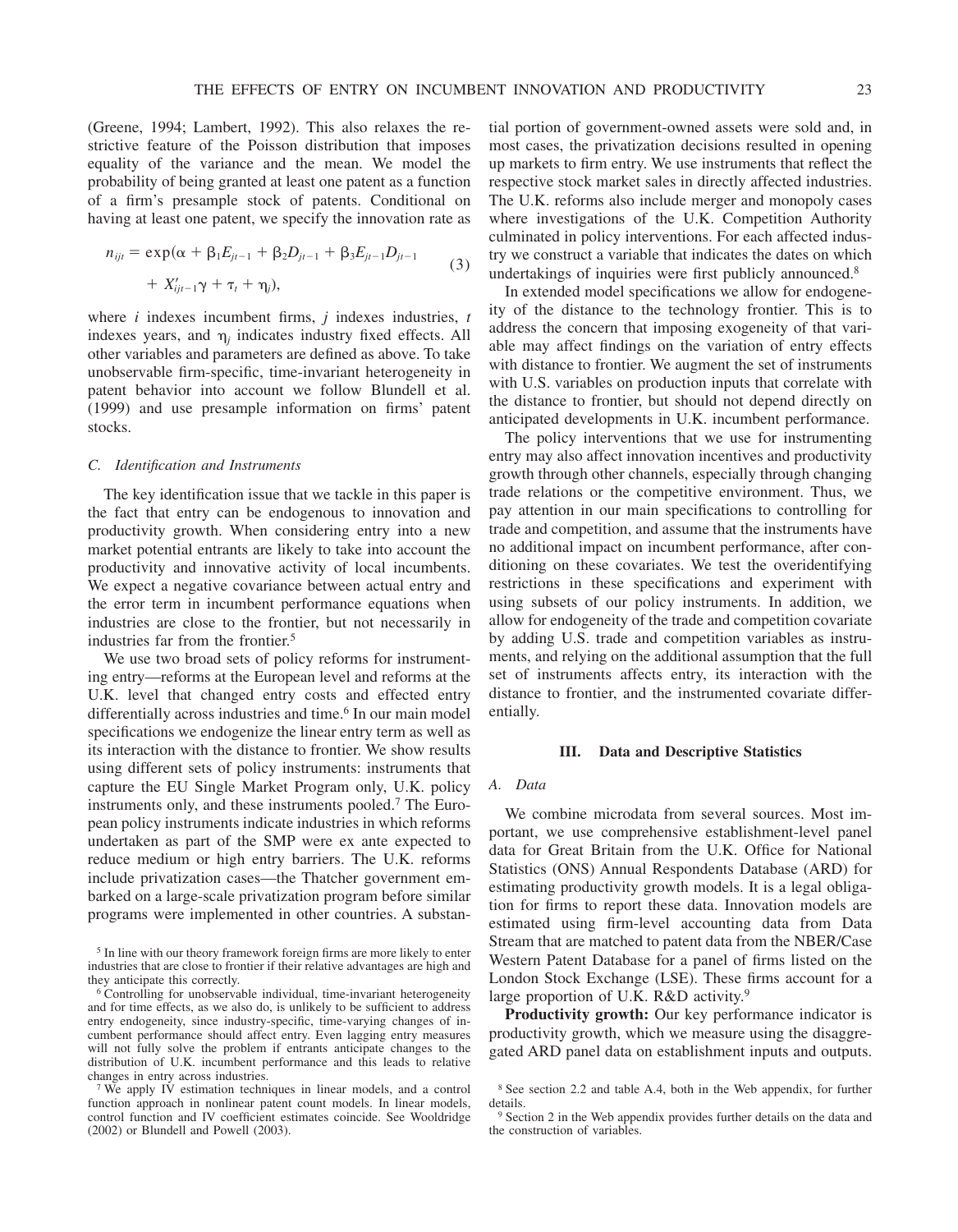We calculate growth of labor productivity (LP) as growth in real output per employee. To determine growth in total factor productivity (TFP) we implement a superlative index number approach, smoothing observed factor shares in order to mitigate potential consequences of measurement error. We check that our empirical results are robust to not smoothing factor shares and to not imposing perfect competition.10

**Innovation:** We measure innovation using the count of patents firms take out in the U.S. Patent Office. Focusing on U.S. patents of U.K. firms to measure innovation is advantageous in our context, since U.K. firms are unlikely to patent low-value inventions in the United States.

**Entry:** Our focus in this paper is on technologically advanced entry, which we measure by greenfield entry of foreign firms. This captures entry from firms that set up new production facilities in Great Britain, and which operate internationally and are thus most likely to produce at the technological frontier.<sup>11</sup> Using panel data at the plant level from the ARD we calculate the annual greenfield foreign firm entry rate as the share of industry employment in entrants that meet the following conditions: the entering firm (i) starts producing in one or more *new* British production sites in the year considered, (ii) is foreign owned, and (iii) did *not* already operate beforehand in the respective industry in Great Britain.

Our measure has several advantages over other foreign entry measures that are commonly used. In contrast to counting the number of foreign entrants, it takes the size of entrants into account. Compared with financial flows of inward direct investment the pattern of new real production activity in foreign firms is directly reflected. In contrast to our earlier work (Aghion et al., 2004) and related literature, which use industry-level measures of employment in foreign firms or equity owned by foreign investors,<sup>12</sup> we focus on greenfield entry. This has the advantage of reflecting the scale of entry, but not reallocation between domestic and foreign owners via acquisition, takeover, or merger activities.

Greenfield entry of domestic firms is calculated in a similar way and used below to proxy entry further behind the frontier. The value range for our entry measures is 0 to 100.

**Distance to the technology frontier:** We capture the distance of incumbents in each U.K. industry to its U.S. industry equivalent using a three-year moving average of U.S. industry labor productivity relative to labor productivity in the respective incumbent U.K. industry. We average over the current and the two preceding years. We use U.S.

industries because they most often represent the world technological frontier, or are at least ahead of the United Kingdom.13 Thus, U.S. industries can trigger technologically advanced entry into the United Kingdom, and a large share of foreign entrants in Britain are indeed U.S.-owned.<sup>14</sup> The distance calculation uses U.S. industry panel data from the NBER manufacturing productivity database and U.K. data from the ARD. In addition to using a moving average, we also try alternative measures with other technology metrics and we use discrete versions of the variables to address concerns about measurement error.

**Other variables:** To measure trade activity we use the ratio of industry import over output from OECD STAN panel data. To capture the variation of competitive conditions across industries and time we calculate an index of average profitability in incumbent establishments based on ARD panel data. The index varies between 0 and 1 and takes the value of 1 in case of perfect competition. Presample information on patenting activity is summarized using a continuous patent stock variable based on patents dating back to 1968 along with a simple indicator of presample patent activity for firms in the panel of LSElisted firms.

#### *B. Descriptive Statistics*

To estimate productivity growth models we use an unbalanced panel of 25,388 observations on 5,161 domestic incumbent *establishments* in 180 four-digit industries (based on U.K. SIC 80) over the period 1987 to 1993.15 Of these, 81% are older than ten years when entering the sample. They have on average 263 employees between 1987 and 1993 and real output of £9m in 1980 pounds. Growth of LP is on average 0.9% and TFP growth is  $-1.1\%$ . This reflects the recession in the early 1990s; the corresponding figures for the years 1987 and 1990 are 2.3% and 1.0%, respectively.

Innovation models are estimated using an unbalanced panel of 1,073 observations on 174 incumbent *firms* in 60 three-digit industries between 1987 and 1993. Seventy-four percent of these firms were listed on the LSE for more than a decade at sample entry. On average, they employ 8,286 people during the period 1987 to 1993 and have real sales of £433m in 1980 pounds. About 60% take out at least one patent at the U.S. Patent Office. As typically found, the sample distribution of patent counts is highly skewed many firms do not patent, some patent a little, and a small number of firms are granted many patents per year.

<sup>10</sup> See table A.7 in the Web appendix.

<sup>&</sup>lt;sup>11</sup> Multinational firms have been shown to be more productive on average than firms that operate only nationally. For the United Kingdom see Bloom, Sadun, and Van Reenen (2007), Criscuolo and Martin (2005), and Griffith and Simpson (2004), among others.

<sup>12</sup> See, among others, Aitken and Harrison (1999), Griffith et al. (2002), Haskel et al. (2007), and Javorcik (2004).

<sup>13</sup> See, inter alia, Griffith, Redding, and Van Reenen (2004).

<sup>&</sup>lt;sup>14</sup> For the time period 1986 to 1992 the ARD data show that, on average, 36% of all greenfield foreign entrants in British manufacturing industries are under U.S. ownership.

<sup>&</sup>lt;sup>15</sup> As we would expect in line with the theory framework we find that our main results are stronger when we restrict the sample to incumbents that are more likely to be industry leaders than they are in the complementing subsamples (Web appendix, table A.7).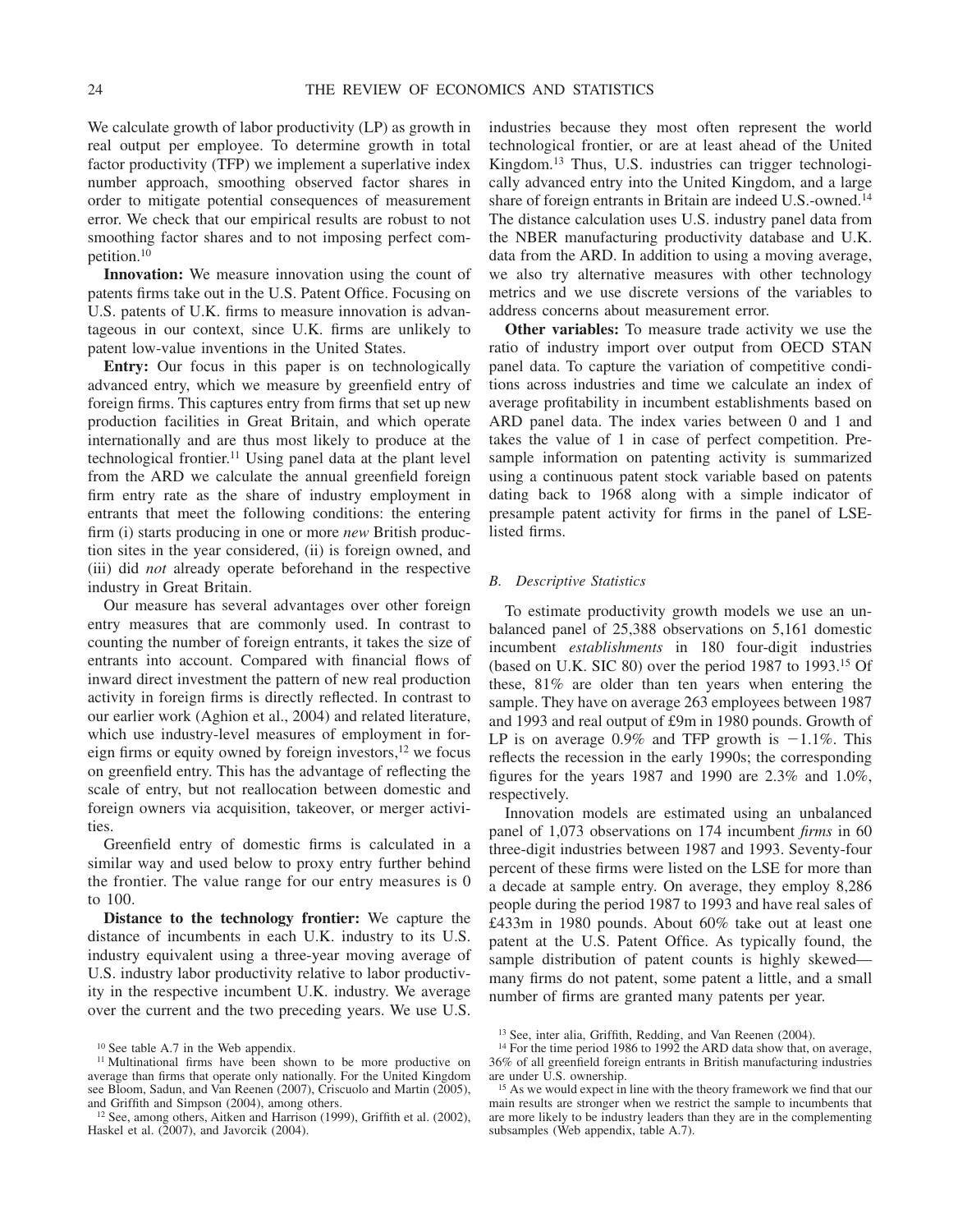Given our interest in studying how entry effects vary with distance to the industry-specific technology frontier, an important prerequisite for our empirical analysis is substantial variation in the sample distance distribution. Thus, note that about 20% of all four-digit industry-years in our data are at or close to the frontier (less than 3.5% behind their U.S. industry equivalent), while another 20% are at least 50% behind. It is also crucial that we have variation in entry rates at different distances to the frontier: there are four-digit industry-years with no, some, or substantial greenfield foreign firm entry in each quartile of the distance distribution. In addition, comparing quartile-specific distributions we see considerable overlap of these for the entry rate, the number

#### **IV. Empirical Results**

of employees in entering firms, and entrants' size.16

To investigate the economic mechanism behind the descriptive evidence in figure 1 we analyze how the effects of frontier entry on incumbent innovation and productivity vary with the distance to the technology frontier, allowing for endogeneity of entry and controlling for possible confounding factors. We address a number of potential robustness concerns, take other forms of entry into account, and conclude by explaining why the most likely alternative interpretations do not fully explain our empirical findings.

#### *A. Entry*

The key identification issue that we address in our empirical analysis is the potential endogeneity of entry to productivity growth and patenting. We instrument greenfield foreign firm entry using major EU and U.K. policy reforms that aimed at changing entry costs during the 1980s and early 1990s. In table 1 we first show how the separate types of policy reforms relate to entry (columns 1–4), then we present our main first-stage regressions for entry and the interaction of entry and distance to the technology frontier (columns 5–10). These are used in the second-stage estimations in table 2 and include all exogenous variables from the second-stage equations.

In column 1 of table 1 we relate the EU-wide Single Market Program (SMP) to greenfield foreign firm entry, and constrain the EU-SMP coefficient to be common across all affected industries. The positive and significant coefficient indicates that the EU-SMP led to increased entry—a result that is consistent with ex ante expectations. In column 2 we use information on industries that are directly affected by the U.K. privatization program, again constraining the coefficient to be the same across industries, and find a positive and significant coefficient, just as we do in column 3 considering all U.K. merger cases where investigations of the U.K. Competition Authority triggered subsequent policy interventions. In column 4 with U.K. monopoly cases that

<sup>16</sup> Tables A.2 and A.3 in the Web appendix provide more details on these issues; descriptive statistics on the estimation samples are in table A.1.

|                                                                                                                                                                                                                                                                                                                                                                                                                                                                                                                                                                                                                                                                                                                                                                                                                                                                                                                         |                          |                        |                         | TABLE 1.-ENTRY: BASIC MODELS AND FIRST-STAGE EQUATIONS |                         |                                           |                                                               |                                                    |                                        |                                       |
|-------------------------------------------------------------------------------------------------------------------------------------------------------------------------------------------------------------------------------------------------------------------------------------------------------------------------------------------------------------------------------------------------------------------------------------------------------------------------------------------------------------------------------------------------------------------------------------------------------------------------------------------------------------------------------------------------------------------------------------------------------------------------------------------------------------------------------------------------------------------------------------------------------------------------|--------------------------|------------------------|-------------------------|--------------------------------------------------------|-------------------------|-------------------------------------------|---------------------------------------------------------------|----------------------------------------------------|----------------------------------------|---------------------------------------|
|                                                                                                                                                                                                                                                                                                                                                                                                                                                                                                                                                                                                                                                                                                                                                                                                                                                                                                                         |                          |                        | STO<br>$\widehat{c}$    | STO<br>$\widehat{\mathfrak{X}}$                        | STO<br>$\odot$          | <b>CTO</b><br>$\widehat{\circ}$           | STO<br>$\widehat{\epsilon}$                                   | STO<br>ဴ                                           | <b>OLS</b><br>$\widehat{\mathfrak{G}}$ | STIO<br>$\frac{1}{2}$                 |
| Dependent variable                                                                                                                                                                                                                                                                                                                                                                                                                                                                                                                                                                                                                                                                                                                                                                                                                                                                                                      | Foreign entry $y_{jt-1}$ | Foreign entry $_{n=1}$ | Foreign entry $_{jt-1}$ | Foreign entry $_{jt-1}$                                | Foreign entry $_{ji-1}$ |                                           | Foreign entry <sub>it-1</sub> × Foreign entry <sub>it-1</sub> | Foreign entry <sub><math>j-1</math></sub> $\times$ | Foreign entry $_{ji-1}$                | Foreign entry <sub>j-1</sub> $\times$ |
| $Program_{j_{t}-1}$ (SMP)<br>EU Single Market                                                                                                                                                                                                                                                                                                                                                                                                                                                                                                                                                                                                                                                                                                                                                                                                                                                                           | (0.029)<br>0.156         |                        |                         |                                                        | (0.019)<br>0.120        | Distance $_{j_{l-1}}$<br>0.031<br>(0.007) |                                                               | $Distance_{ji-1}$                                  | (0.014)<br>0.031                       | $Distance_{jt-1}$<br>0.019            |
| U.K. privatization $\cos_{n-1}$                                                                                                                                                                                                                                                                                                                                                                                                                                                                                                                                                                                                                                                                                                                                                                                                                                                                                         |                          | (0.102)<br>0.305       |                         |                                                        |                         |                                           | (0.030)<br>0.201                                              | (0.013)<br>0.064                                   | $0.202$<br>$0.027$                     |                                       |
| U.K. merger cases <sub>i-1</sub> (MM)                                                                                                                                                                                                                                                                                                                                                                                                                                                                                                                                                                                                                                                                                                                                                                                                                                                                                   |                          |                        | $0.078$<br>$0.030$      |                                                        |                         |                                           | (0.047)<br>0.090                                              | (0.013)<br>$-0.001$                                | 0.049                                  |                                       |
| U.K. monopoly cases <sub>it-1</sub>                                                                                                                                                                                                                                                                                                                                                                                                                                                                                                                                                                                                                                                                                                                                                                                                                                                                                     |                          |                        |                         | $-0.651$<br>(0.074)                                    |                         |                                           | 0.024                                                         | $-0.045$                                           | 0.032                                  | $-0.013$<br>-0.044                    |
| Additional industry-specific<br>MM                                                                                                                                                                                                                                                                                                                                                                                                                                                                                                                                                                                                                                                                                                                                                                                                                                                                                      |                          |                        |                         |                                                        | 248, 361, 371,          | 248, 361, 371,<br>432/438                 | (0.103)<br>2565, 3204                                         | (0.050)<br>2565, 3204                              | (0.102)<br>248, 2565,                  | (0.049)<br>248, 2565,                 |
| reform controls                                                                                                                                                                                                                                                                                                                                                                                                                                                                                                                                                                                                                                                                                                                                                                                                                                                                                                         |                          |                        |                         |                                                        | 432/438                 |                                           | 361, 475                                                      | 361, 475                                           | 371, 432/438<br>3204, 36.<br>475       | 371, 432/438,<br>475<br>3204, 361     |
| import, and competition<br>Distance to frontier,                                                                                                                                                                                                                                                                                                                                                                                                                                                                                                                                                                                                                                                                                                                                                                                                                                                                        |                          |                        |                         |                                                        | Yes                     | Yes                                       | Yes                                                           | Yes                                                | Yes                                    | $\mathbf{Yes}$                        |
| Year effects<br>effects                                                                                                                                                                                                                                                                                                                                                                                                                                                                                                                                                                                                                                                                                                                                                                                                                                                                                                 | Yes                      | Yes                    | Yes                     | $_{Y_{CS}}^{\rm{cos}}$                                 | Yes                     | Yes                                       |                                                               | Yes                                                | Yes                                    | Yes                                   |
| Establishment effects<br>F-test, SMP variables                                                                                                                                                                                                                                                                                                                                                                                                                                                                                                                                                                                                                                                                                                                                                                                                                                                                          | 28.33(1)<br>Yes          | Yes                    | Yes                     |                                                        | 26.81(5)<br>Yes         | 27.61(5)<br>Yes                           | Yes<br>Yes                                                    | Yes                                                | 19.99(5)<br>Yes                        | $\mathbf{Yes}$                        |
| F-test, P variables                                                                                                                                                                                                                                                                                                                                                                                                                                                                                                                                                                                                                                                                                                                                                                                                                                                                                                     |                          | 8.98(1)                |                         |                                                        |                         |                                           | 25.69(2)                                                      | 13.66(2)                                           | 27.56(2)                               | 25.27(5)<br>15.09(2)                  |
| F-test, all excl. instruments<br>F-test, MM variables                                                                                                                                                                                                                                                                                                                                                                                                                                                                                                                                                                                                                                                                                                                                                                                                                                                                   |                          |                        | 6.74(1)                 | 77.46(1)                                               | 26.81(5)                | 27.61(5)                                  | 94.16(5)<br>77.24(7)                                          | $77.35(5)$<br>62.31(7)                             | 53.03(12)<br>92.60(5)                  | 74.50(5)<br>47.41(12)                 |
| Number of observations                                                                                                                                                                                                                                                                                                                                                                                                                                                                                                                                                                                                                                                                                                                                                                                                                                                                                                  | 25,388                   | 25,388                 | 25,388                  | 25,388                                                 | 25,388                  | 25,388                                    | 25,388                                                        | 25,388                                             | 25,388                                 | 25,388                                |
| talies are robust, and observations are weighted by employment and the inverse of their sampling probability. In rows with F-test statistics, numerator degrees of freedom are in parentheses. The policy instruments that we<br>Notes: The table shows OLS estimates of basic entry models and of first-stage equations for the sample of 25,388 observations on 5,161 domestic incumbent establishments between 1987 and 1993. Bold numbers indicate coeffici<br>olumns 5 and 6, U.K. policy instruments only in columns 7 and 8, and these instruments pooled in columns 9 and 10. Industry-specific reform variables are used for the following SIC-80 industies: 248 (refractory and ceramic<br>204 (fabricated constructional steel work), 361 (shipbuilding and repairing), 371 (precision instruments), 432/438 (cotton and silk, carpets and other textile floor coverings), and 475 (printing and publishing) |                          |                        |                         |                                                        |                         |                                           |                                                               |                                                    |                                        |                                       |
|                                                                                                                                                                                                                                                                                                                                                                                                                                                                                                                                                                                                                                                                                                                                                                                                                                                                                                                         |                          |                        |                         |                                                        |                         |                                           |                                                               |                                                    |                                        |                                       |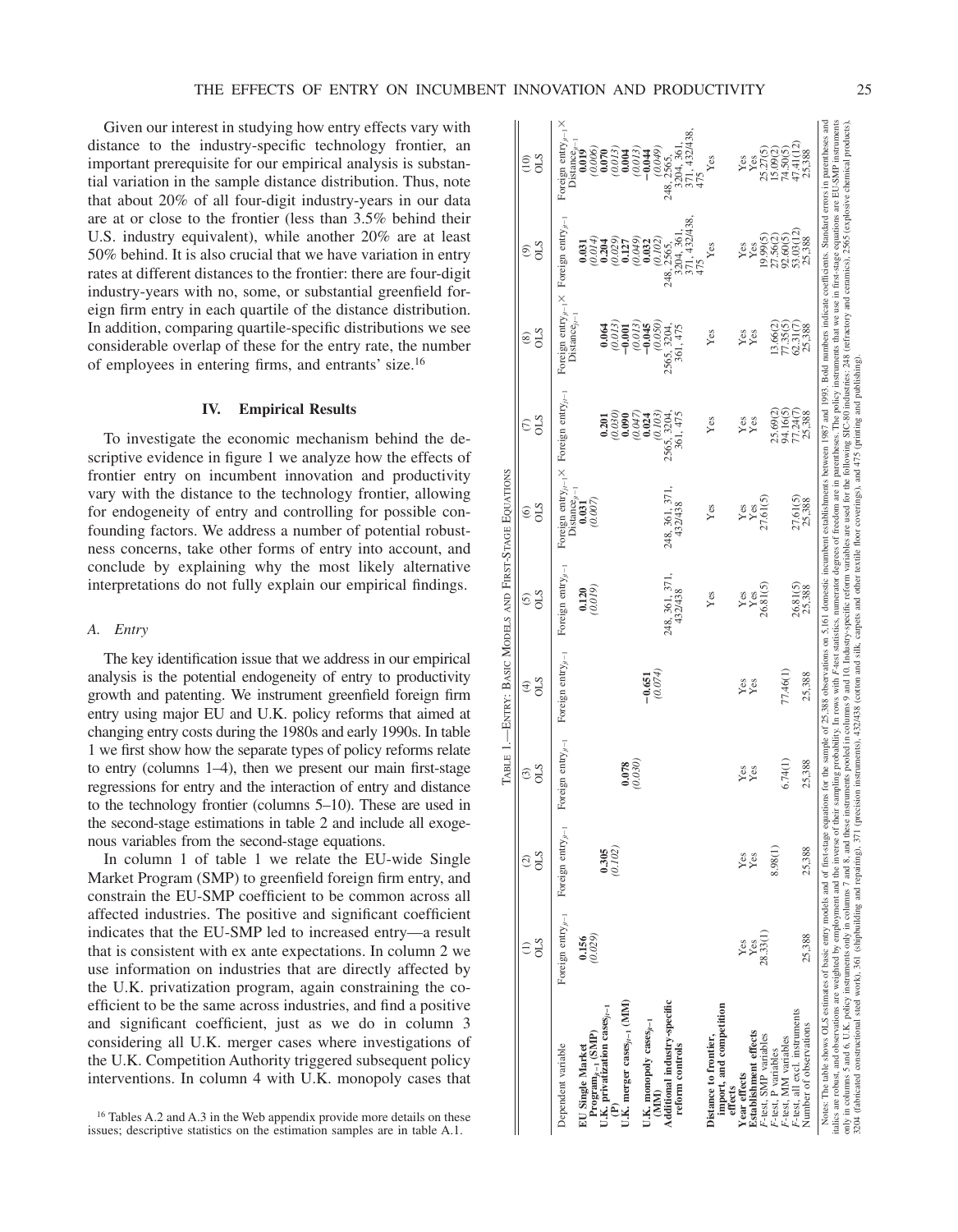|                                                                                                                                                                                                                                                                                                                                                                                                                                                                                                                                                                 |         |                                                                                                      |                                                                                                                   |                                                                                                                                                                                                                                                                                                                        | LABLE 2. - PRODUCTIVITY GROWTH: OLS ESTIMATES AND SECOND-STAGE EQUATIONS                                                                                                                                                                                                                                               |                                                                                                                                                                                                                                                                                                     |                                                                                                                                                    |                                                                                                                  |                                                                                                       |                                                                                                                                   |
|-----------------------------------------------------------------------------------------------------------------------------------------------------------------------------------------------------------------------------------------------------------------------------------------------------------------------------------------------------------------------------------------------------------------------------------------------------------------------------------------------------------------------------------------------------------------|---------|------------------------------------------------------------------------------------------------------|-------------------------------------------------------------------------------------------------------------------|------------------------------------------------------------------------------------------------------------------------------------------------------------------------------------------------------------------------------------------------------------------------------------------------------------------------|------------------------------------------------------------------------------------------------------------------------------------------------------------------------------------------------------------------------------------------------------------------------------------------------------------------------|-----------------------------------------------------------------------------------------------------------------------------------------------------------------------------------------------------------------------------------------------------------------------------------------------------|----------------------------------------------------------------------------------------------------------------------------------------------------|------------------------------------------------------------------------------------------------------------------|-------------------------------------------------------------------------------------------------------|-----------------------------------------------------------------------------------------------------------------------------------|
|                                                                                                                                                                                                                                                                                                                                                                                                                                                                                                                                                                 | STO     | $\widehat{\odot}$                                                                                    | $\odot$ $\geq$                                                                                                    | $\widehat{\pm}$                                                                                                                                                                                                                                                                                                        | ତ≥                                                                                                                                                                                                                                                                                                                     | $\widetilde{\mathcal{C}}$                                                                                                                                                                                                                                                                           | $\frac{1}{2}$                                                                                                                                      | ⊗                                                                                                                | ⊚≥                                                                                                    | $\frac{1}{2}$                                                                                                                     |
| Dependent variable                                                                                                                                                                                                                                                                                                                                                                                                                                                                                                                                              |         |                                                                                                      | Growth of labor productivity $_{in}$                                                                              |                                                                                                                                                                                                                                                                                                                        |                                                                                                                                                                                                                                                                                                                        |                                                                                                                                                                                                                                                                                                     |                                                                                                                                                    | Growth of total factor productivity $\dot{m}$                                                                    |                                                                                                       |                                                                                                                                   |
| Foreign entry <sub><math>i-1</math></sub> $\times$ distance <sub><math>i-1</math></sub> $(E^F \times D)$                                                                                                                                                                                                                                                                                                                                                                                                                                                        |         |                                                                                                      | $-0.071$                                                                                                          | $-0.055$                                                                                                                                                                                                                                                                                                               |                                                                                                                                                                                                                                                                                                                        |                                                                                                                                                                                                                                                                                                     | $-0.054$                                                                                                                                           |                                                                                                                  | $-0.130$                                                                                              |                                                                                                                                   |
|                                                                                                                                                                                                                                                                                                                                                                                                                                                                                                                                                                 |         | $\begin{array}{c}\n 43 \\  -0.013 \\  0.002 \\  0.003 \\  -0.003 \\  0.003 \\  -0.033\n \end{array}$ | $\begin{smallmatrix} (0.031) \\ 0.022 \\ 0.010) \\ 0.095 \\ 0.008 \\ 0.033) \\ 0.033) \\ 0.067 \end{smallmatrix}$ | $\begin{array}{l} (0.020) \\ (0.023) \\ (0.002) \\ (0.003) \\ (0.030) \\ (0.034) \\ (0.034) \\ (0.034) \\ (0.034) \\ (0.034) \\ (0.034) \\ (0.034) \\ (0.034) \\ (0.034) \\ (0.034) \\ (0.034) \\ (0.034) \\ (0.034) \\ (0.034) \\ (0.034) \\ (0.034) \\ (0.034) \\ (0.034) \\ (0.034) \\ (0.034) \\ (0.034) \\ (0.03$ | $\begin{array}{l} (73,76) \\ (70,72) \\ (70,72) \\ (70,72) \\ (70,72) \\ (70,72) \\ (70,72) \\ (70,72) \\ (70,72) \\ (70,72) \\ (70,72) \\ (70,72) \\ (70,72) \\ (70,72) \\ (70,72) \\ (70,72) \\ (70,72) \\ (70,72) \\ (70,72) \\ (70,72) \\ (70,72) \\ (70,72) \\ (70,72) \\ (70,72) \\ (70,72) \\ (70,72) \\ (70,7$ |                                                                                                                                                                                                                                                                                                     | $\begin{smallmatrix} (0.015) \\ (0.020) \\ (0.003) \\ (0.003) \\ (0.010) \\ (0.010) \\ (0.037) \\ (0.037) \\ (0.037) \\ (0.044) \end{smallmatrix}$ | $-0.123$<br>$(0.034)$<br>$(0.010)$<br>$(0.010)$<br>$(0.010)$<br>$(0.001)$<br>$(0.034)$<br>$(0.046)$<br>$(0.046)$ | $(0.026)$<br>$(0.004)$<br>$(0.004)$<br>$(0.003)$<br>$(0.0100)$<br>$(0.041)$<br>$(0.041)$<br>$(0.041)$ | $-0.132$<br>$(0.024)$<br>$(0.042)$<br>$(0.0404)$<br>$(0.0000)$<br>$(0.0000)$<br>$(0.0000)$<br>$(0.040)$<br>$(0.040)$<br>$(0.040)$ |
| Foreign entry $_{jt-1}(E^F)$                                                                                                                                                                                                                                                                                                                                                                                                                                                                                                                                    | 0.008   |                                                                                                      |                                                                                                                   |                                                                                                                                                                                                                                                                                                                        |                                                                                                                                                                                                                                                                                                                        | $\begin{array}{l} 0.007 \\ 0.003) \\ 0.019 \\ 0.019 \\ 0.009 \\ 0.000 \\ 0.000 \\ 0.000 \\ 0.000 \\ 0.000 \\ 0.000 \\ 0.000 \\ 0.000 \\ 0.000 \\ 0.000 \\ 0.000 \\ 0.000 \\ 0.000 \\ 0.000 \\ 0.000 \\ 0.000 \\ 0.000 \\ 0.000 \\ 0.000 \\ 0.000 \\ 0.000 \\ 0.000 \\ 0.000 \\ 0.000 \\ 0.000 \\ 0$ |                                                                                                                                                    |                                                                                                                  |                                                                                                       |                                                                                                                                   |
|                                                                                                                                                                                                                                                                                                                                                                                                                                                                                                                                                                 | (0.004) |                                                                                                      |                                                                                                                   |                                                                                                                                                                                                                                                                                                                        |                                                                                                                                                                                                                                                                                                                        |                                                                                                                                                                                                                                                                                                     |                                                                                                                                                    |                                                                                                                  |                                                                                                       |                                                                                                                                   |
| Distance to frontier <sub><math>n-1</math></sub> $(D)$                                                                                                                                                                                                                                                                                                                                                                                                                                                                                                          | 0.077   |                                                                                                      |                                                                                                                   |                                                                                                                                                                                                                                                                                                                        |                                                                                                                                                                                                                                                                                                                        |                                                                                                                                                                                                                                                                                                     |                                                                                                                                                    |                                                                                                                  |                                                                                                       |                                                                                                                                   |
|                                                                                                                                                                                                                                                                                                                                                                                                                                                                                                                                                                 | (0.029) |                                                                                                      |                                                                                                                   |                                                                                                                                                                                                                                                                                                                        |                                                                                                                                                                                                                                                                                                                        |                                                                                                                                                                                                                                                                                                     |                                                                                                                                                    |                                                                                                                  |                                                                                                       |                                                                                                                                   |
| Import penetration $_{ji-1}$                                                                                                                                                                                                                                                                                                                                                                                                                                                                                                                                    | 0.084   |                                                                                                      |                                                                                                                   |                                                                                                                                                                                                                                                                                                                        |                                                                                                                                                                                                                                                                                                                        |                                                                                                                                                                                                                                                                                                     |                                                                                                                                                    |                                                                                                                  |                                                                                                       |                                                                                                                                   |
|                                                                                                                                                                                                                                                                                                                                                                                                                                                                                                                                                                 | (0.033) | $\frac{(0.033)}{0.076}$                                                                              |                                                                                                                   |                                                                                                                                                                                                                                                                                                                        |                                                                                                                                                                                                                                                                                                                        |                                                                                                                                                                                                                                                                                                     |                                                                                                                                                    |                                                                                                                  |                                                                                                       |                                                                                                                                   |
| $Competition_{jt-1}$                                                                                                                                                                                                                                                                                                                                                                                                                                                                                                                                            | 0.084   |                                                                                                      |                                                                                                                   |                                                                                                                                                                                                                                                                                                                        |                                                                                                                                                                                                                                                                                                                        |                                                                                                                                                                                                                                                                                                     |                                                                                                                                                    |                                                                                                                  |                                                                                                       |                                                                                                                                   |
|                                                                                                                                                                                                                                                                                                                                                                                                                                                                                                                                                                 | (0.034) | (0.030)                                                                                              | (0.033)                                                                                                           |                                                                                                                                                                                                                                                                                                                        |                                                                                                                                                                                                                                                                                                                        |                                                                                                                                                                                                                                                                                                     |                                                                                                                                                    |                                                                                                                  |                                                                                                       |                                                                                                                                   |
| Year effects                                                                                                                                                                                                                                                                                                                                                                                                                                                                                                                                                    | Yes     | Yes                                                                                                  | Yes                                                                                                               | Yes                                                                                                                                                                                                                                                                                                                    | Yes                                                                                                                                                                                                                                                                                                                    |                                                                                                                                                                                                                                                                                                     | Yes                                                                                                                                                | Yes                                                                                                              | Yes                                                                                                   |                                                                                                                                   |
| <b>Establishment</b> effects                                                                                                                                                                                                                                                                                                                                                                                                                                                                                                                                    | Yes     | Yes                                                                                                  | Yes                                                                                                               | Yes                                                                                                                                                                                                                                                                                                                    | Yes                                                                                                                                                                                                                                                                                                                    |                                                                                                                                                                                                                                                                                                     | Yes                                                                                                                                                | Yes                                                                                                              | Yes                                                                                                   | Yes                                                                                                                               |
| Instrumented terms                                                                                                                                                                                                                                                                                                                                                                                                                                                                                                                                              |         |                                                                                                      | $E^F, E^F \times D$                                                                                               | $E^r, E^r \times D$                                                                                                                                                                                                                                                                                                    | $E^F, E^F \times D$                                                                                                                                                                                                                                                                                                    |                                                                                                                                                                                                                                                                                                     |                                                                                                                                                    | $E^F \times D$                                                                                                   | $E^F, E^F \times D$                                                                                   | $E^r, E^r \times D$                                                                                                               |
| Type of instruments                                                                                                                                                                                                                                                                                                                                                                                                                                                                                                                                             |         |                                                                                                      | <b>SMP</b>                                                                                                        | MM, P                                                                                                                                                                                                                                                                                                                  | SMP, MM, P                                                                                                                                                                                                                                                                                                             |                                                                                                                                                                                                                                                                                                     |                                                                                                                                                    | <b>SMP</b>                                                                                                       | MM, P                                                                                                 | SMP, MM, P                                                                                                                        |
| $x^2$ test of overidentifying restrictions                                                                                                                                                                                                                                                                                                                                                                                                                                                                                                                      |         |                                                                                                      |                                                                                                                   | 7.96(5)                                                                                                                                                                                                                                                                                                                | 13.65(10)                                                                                                                                                                                                                                                                                                              |                                                                                                                                                                                                                                                                                                     |                                                                                                                                                    |                                                                                                                  | 4.59(5)                                                                                               | 6.06(10)                                                                                                                          |
| Number of observations                                                                                                                                                                                                                                                                                                                                                                                                                                                                                                                                          | 25,388  | 388<br>25,3                                                                                          | 5.67(3)<br>25,388                                                                                                 | 25,388                                                                                                                                                                                                                                                                                                                 | 25,388                                                                                                                                                                                                                                                                                                                 | 25,388                                                                                                                                                                                                                                                                                              | 25,388                                                                                                                                             | 1.23(3)<br>25,388                                                                                                | 25,388                                                                                                | 25,388                                                                                                                            |
| Notes: The table displays OLS and IV estimates of productivity growth models for the sample of 25,388 observations on 5.161 domestic incumbent establishments between 1993 and 1993. In columns 3-5 and 6-10 we allow for entr<br>Bold numbers indicate coefficients. Standard errors in parentheses and italies are robust and allow for correlation between establishments within the same industry. Observations are weighted by employment and the inverse o<br>of freedom parameters are in parentheses. SMP indicates policy instruments capturing the EU |         |                                                                                                      |                                                                                                                   |                                                                                                                                                                                                                                                                                                                        | Single Market Program, MM indicates policy instruments based on U.K. Competition Authority merger and monopoly cases, and P indicates U.K. privatization instruments.                                                                                                                                                  |                                                                                                                                                                                                                                                                                                     |                                                                                                                                                    |                                                                                                                  |                                                                                                       |                                                                                                                                   |

triggered policy interventions the coefficient is negative and significant. However, if we allow the effect to vary in one industry (printing and publishing) by adding an industryspecific reform variable to the vector of explanatory variables then we find a positive and significant coefficient of 0.041 (standard error: 0.024) for the term that aggregates over all U.K. monopoly cases. In fact, when we look across all policy reforms we find that their impact on entry (and on the entry-distance interaction) is very pronounced in some additional industries.

In the first-stage regressions in columns 5 and 6 we include a common EU-SMP effect across affected industries and allow for four additional industry-specific effects.17 In columns 7 and 8 we use the U.K.-based policy reforms and allow the effects to vary in one industry affected by privatization and three industries with merger and monopoly investigations.18 In columns 9 and 10 we include all of these instruments. For all first-stage regressions we report *F*-tests on the joint significance of the instruments excluded from the second-stage equations. Overall, the empirical evidence suggests that the set of EU-wide and U.K.-based policy reforms, which liberalized product markets and affected entry costs, have led to more greenfield foreign firm entry in the United Kingdom.

#### *B. Growth of Productivity*

We start by considering the average effect of entry on subsequent productivity growth in incumbents, and then focus on how entry effects vary with the distance to the technology frontier. All regressions in table 2 include year dummies and establishment effects. Standard errors allow for correlation between establishments within the same industry, and observations are weighted by employment and the inverse of their sampling probability.19

In columns 1 to 5 in table 2 we explain labor productivity (LP) growth in incumbents. In column 1 we show OLS estimates using the lagged levels of foreign entry, distance to frontier, import penetration, and competition as explanatory variables. We see a positive and significant correlation of greenfield foreign firm entry with subsequent LP growth in domestic incumbent establishments.20 High values of the lagged distance measure indicate incumbent establishments in U.K. industries in years where they are far from their

<sup>&</sup>lt;sup>17</sup> We include industry-specific reform variables for the following SIC-80 industries: 248 (refractory and ceramics), 361 (shipbuilding and repairing), 371 (precision instruments), and 432/438 (cotton and silk, carpets and other textile floor coverings).

These SIC-80 industries are 2565 (explosive chemical products),  $3204$ (fabricated constructional steel work), 361 (shipbuilding and repairing), and 475 (printing and publishing).

<sup>&</sup>lt;sup>19</sup> We find similar results if we estimate model specifications using unweighted data, four-digit industry instead of establishment effects, and standard errors that allow for correlation between establishments within the same industry-year. See table A.9 in the Web appendix.

 $20$  This is in line with related findings in Aghion et al. (2004), Griffith et al. (2002), and Haskel et al. (2007). The theory framework discussed above yields this prediction for plausible parameter assumptions (Web appendix, section 1.8).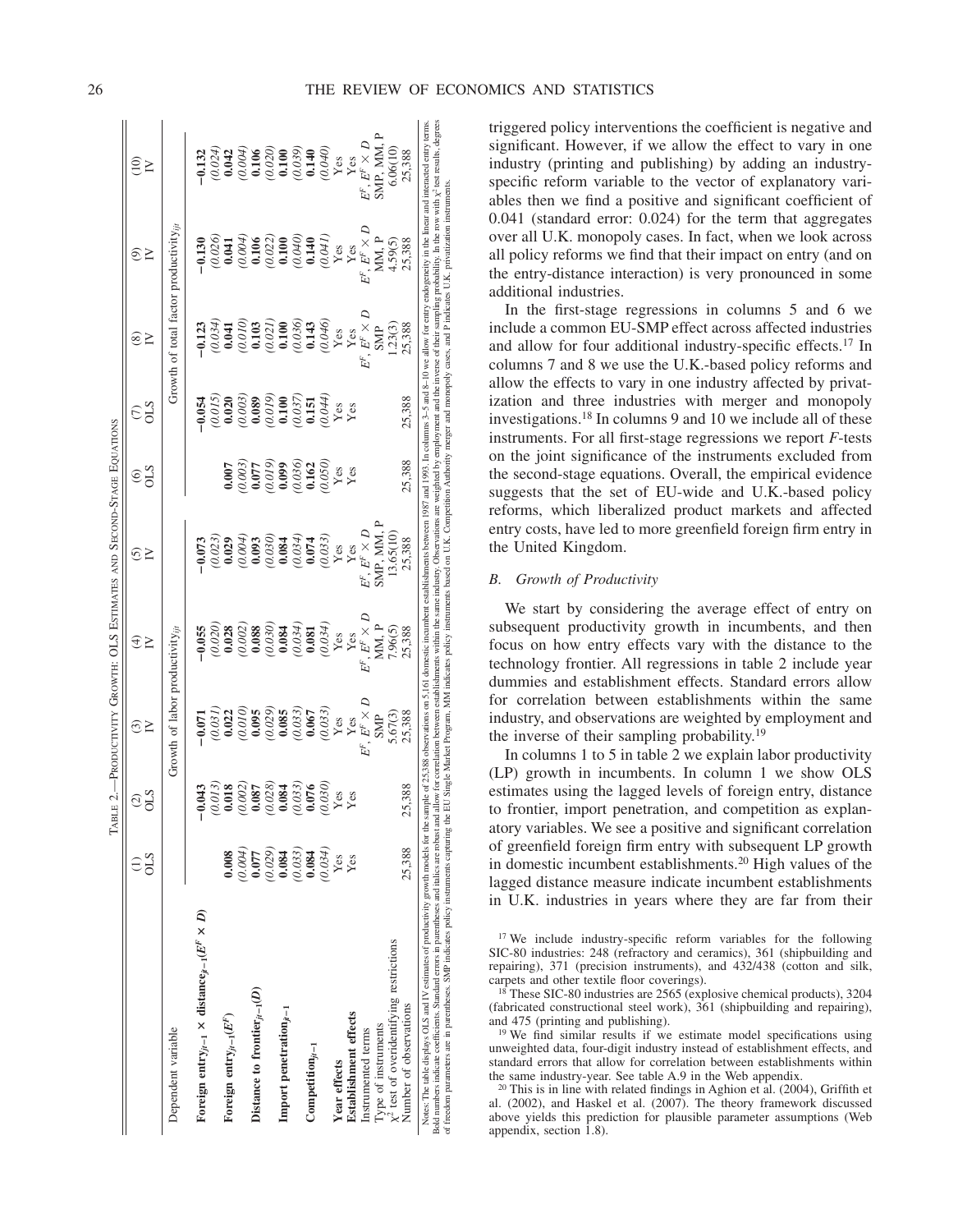industry-specific U.S. technology frontier. The positive and significant coefficient suggests higher LP growth rates for incumbents in industries far from the frontier. Another form of entry we control for is entry into local product markets through imports. We use a lagged measure of import penetration and find a positive and significant effect on subsequent LP growth in incumbents. To capture the variation of competitive conditions across industries and time, we include a lagged measure of average profitability in incumbents' industries. In line with previous work (such as Nickell, 1996), we find a positive and significant coefficient.<sup>21</sup>

Since our focus in this paper is on the variation of entry effects with the distance to the technology frontier, we now turn to more flexible empirical models where we interact foreign entry and distance to frontier (see equation [2] in section IIB). The OLS estimates in column 2 show a negative and significant coefficient on the interaction term, while the coefficients on the linear entry and distance terms remain positive and significant. The negative interaction effect counteracts the positive effect of entry in industries that are far away from the frontier. $22$  Thus, the OLS results suggest that incumbent productivity growth responds more positively to technologically advanced entry in industries close to the technology frontier than in industries farther below the frontier.

In columns 3 to 5 we address the issue of entry endogeneity in the linear and in the interacted entry terms. We use alternative identification strategies with different sets of policy instruments as shown in table 1 and discussed above. In column 3 we use the set of EU-SMP policy instruments the corresponding first-stage regressions are shown in columns 5 and 6 of table 1. In column 4 of table 2 we use the set of U.K. policy instruments, and in column 5 the full set of EU and U.K. policy reforms. The exclusion restrictions in these models are not rejected—the  $\chi^2$  test results are reported near the bottom of table 2. All three IV regressions show negative and significant interaction effects, and positive and significant linear effects and, thus, confirm the main conclusion from the OLS evidence.23 Instrumenting is

found to be important.<sup>24</sup> We find evidence for negative covariance between actual foreign entry and the error term in our productivity growth models in industries close to the frontier. This is in line with our expectation derived from theory. However, our findings are also consistent with attenuation bias towards 0 in OLS regressions, caused by measurement error.

So far we have focused on results for model specifications with growth in LP as the dependent variable. One concern with this might be that our results are affected by unaccounted for systematic variation in factor usage. In columns 6 to 10 of table 2 we reestimate using growth in total factor productivity (TFP) as dependent variable. The results and conclusions hold up, and the precision of the estimates tends to increase.

To investigate the economic significance of our estimates we calculate the growth impact of increasing entry by one sample standard deviation (0.5 percentage points) at the 10%, 50%, and 90% percentile of the sample distribution of the distance to the frontier, using the estimated coefficients from column 5. In industries at median distance, increasing greenfield foreign firm entry by one standard deviation raises subsequent LP growth in domestic incumbent establishments by 0.7 percentage points. In industries far from the frontier (90% percentile), the growth effect is  $-0.6$ percentage points, and close to the frontier (10% percentile) it is 2 percentage points. Since the sample mean of incumbent growth in LP is 1.1% and the standard deviation is 13.8 percentage points, these estimates are economically significant and their variation along the distance distribution seems reasonable.<sup>25</sup>

All in all, the above OLS and IV estimates strongly indicate heterogeneity in the effects of greenfield foreign firm entry on subsequent LP and TFP growth of domestic incumbent establishments as predicted from theory: technologically advanced entry in industries close to the technology frontier triggers subsequent productivity growth among incumbents and can discourage it in industries that are far from the frontier.

#### *C. Patenting*

The evidence on productivity growth provides support for the idea that frontier entry spurs incumbents to invest in innovation, particularly when they are near the technology frontier. A lingering concern is, however, that productivity growth may reflect not only entry-induced innovative activity, but also entrant imitation or growth driven by realloca-

<sup>&</sup>lt;sup>21</sup> The results in this paragraph all hold as well in models where we include each of the four explanatory variables separately. We checked that the coefficient of the entry rate is driven by changes in the numerator, the number of new employees in entering foreign firms, rather than by changes in the denominator. See table A.6 in the Web appendix.

 $22$  We find this pattern confirmed when we use a discretized model specification involving a different technology metric for measuring the distance to frontier (Web appendix, table A.7).

<sup>&</sup>lt;sup>23</sup> Further variation of the set of policy instruments has also been investigated. When we restrict the set of instruments to either instruments capturing U.K. privatization cases only or U.K. merger and monopoly investigations only, we get qualitatively similar, but noisier second-stage results than those reported in table 2. However, in all these LP or TFP growth regressions the entry terms remain jointly significant at the 1% significance level. This is also the case if we restrict the instrument set to four variables that aggregate, respectively, EU-SMP industries, U.K. privatization cases, U.K. merger cases, and U.K. monopoly cases. In addition, both entry terms are then also individually significant in the TFP growth regression. See table A.8 in the Web appendix for further details.

<sup>24</sup> We can reject the null hypothesis of exogenous entry terms using *F*-tests on the control function: the *F*-test statistic for the LP model in table 2, column 5, is 3.07 with two degrees of freedom, and the one for the TFP model in table 2, column 10, is 7.92.

<sup>&</sup>lt;sup>25</sup> Using the estimated coefficients from column 10 with total factor productivity gives more pronounced, but qualitatively similar, economic effects.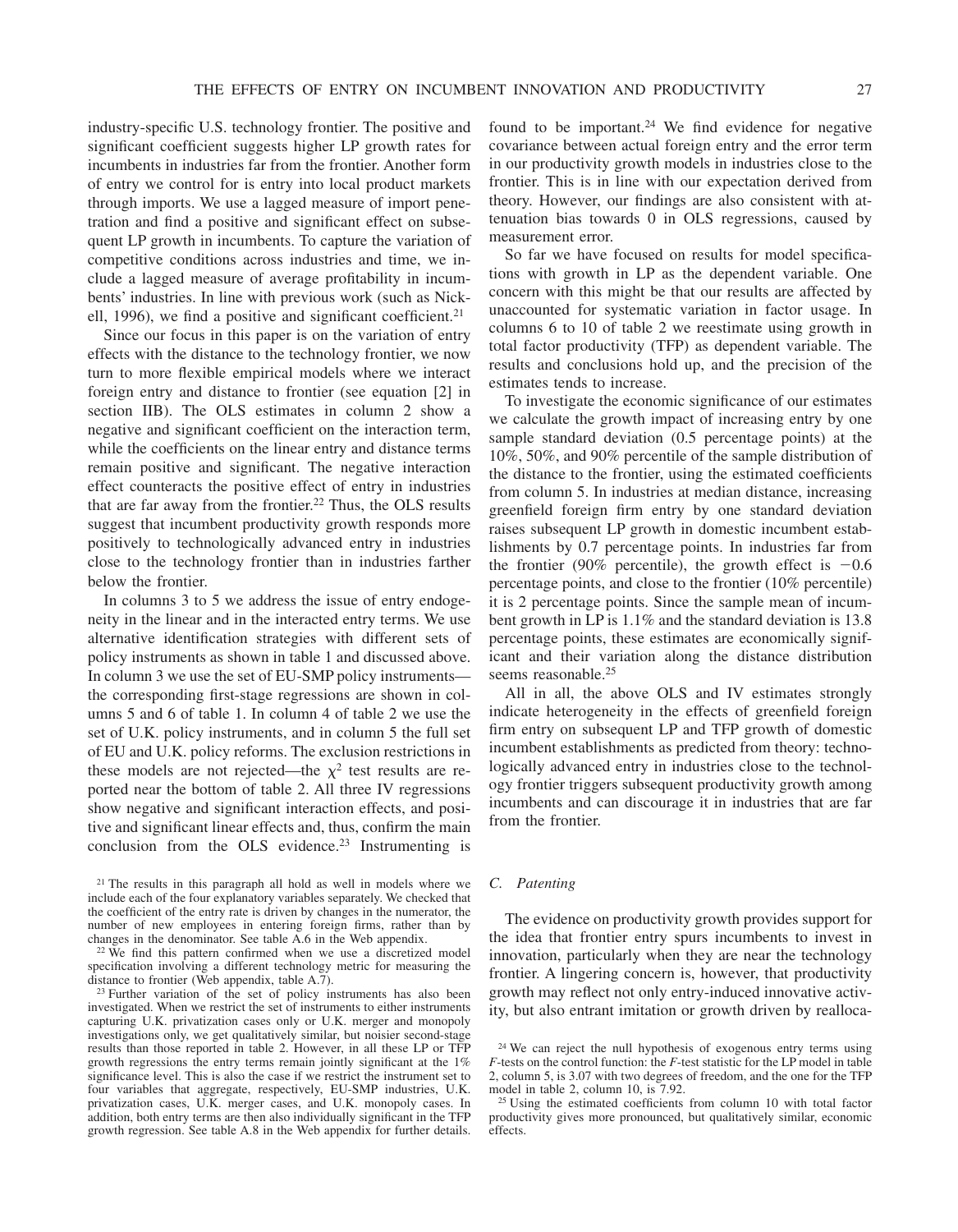|                                                                                    | (1)<br>ZIP       | (2)<br>ZIP            | (3)<br>ZIP-CF             | (4)<br>ZIP-CF          | (5)<br>ZIP-CF          |
|------------------------------------------------------------------------------------|------------------|-----------------------|---------------------------|------------------------|------------------------|
| Dependent variable                                                                 |                  |                       | Number of patents $_{ii}$ |                        |                        |
| Foreign entry <sub>it-1</sub> $\times$ distance <sub>it-1</sub> ( $E^F \times D$ ) |                  | $-0.557$              | $-1.933$                  | $-3.238$               | $-1.665$               |
|                                                                                    |                  | (0.237)               | (0.679)                   | (1.618)                | (0.583)                |
| Foreign entry <sub>it-1</sub> $(E^F)$                                              | 0.107<br>(0.059) | 0.245<br>(0.078)      | 0.608<br>(0.227)          | 0.437<br>(0.216)       | 0.506<br>(0.171)       |
| Distance to frontier $_{it-1}(D)$                                                  | 0.582            | 0.652                 | 0.852                     | 0.753                  | 0.825                  |
|                                                                                    | (0.250)          | (0.251)               | (0.300)                   | (0.254)                | (0.277)                |
| <b>Import penetration</b> <sub><math>it-1</math></sub>                             | 1.746            | 1.692                 | 1.937                     | 1.957                  | 1.834                  |
|                                                                                    | (0.817)          | (0.770)               | (0.794)                   | (0.759)                | (0.771)                |
| <b>Import penetration</b> <sub><math>i-1</math></sub> squared                      | $-0.567$         | $-0.542$              | $-0.616$                  | $-0.605$               | $-0.600$               |
|                                                                                    | (0.309)          | (0.287)               | (0.297)                   | (0.287)                | (0.291)                |
| $Competition_{it-1}$                                                               | 31.876           | 33.950                | 32.003                    | 28.790                 | 32.231                 |
|                                                                                    | (16.764)         | (16.641)              | (17.200)                  | (16.308)               | (17.054)               |
| Competition $_{jt-1}$ squared                                                      | $-17,722$        | $-18.885$             | $-17.910$                 | $-15.733$              | $-18.007$              |
|                                                                                    | (9.413)          | (9.340)               | (9.667)                   | (9.240)                | (9.617)                |
| Patent stock <sub>i. presample</sub>                                               | 0.005            | 0.005                 | 0.005                     | 0.005                  | 0.005                  |
|                                                                                    | (0.001)          | (0.001)               | (0.001)                   | (0.001)                | (0.001)                |
| D (patent stock <sub>i, presample</sub> $>$ 0)                                     | 1.490            | 1.502                 | 1.515                     | 1.503                  | 1.515                  |
| <b>Year effects</b>                                                                | (0.317)<br>Yes   | (0.318)<br><b>Yes</b> | (0.319)<br>Yes            | (0.316)<br>Yes         | (0.317)<br>Yes         |
| <b>Industry effects</b>                                                            | Yes              | Yes                   | Yes                       | Yes                    | Yes                    |
|                                                                                    |                  |                       |                           |                        |                        |
|                                                                                    |                  |                       | <b>Inflation Equation</b> |                        |                        |
| Patent stock <sub>i. presample</sub>                                               | $-0.207$         | $-0.207$              | $-0.207$                  | $-0.207$               | $-0.207$               |
|                                                                                    | (0.037)          | (0.037)               | (0.037)                   | (0.037)                | (0.036)                |
| D (patent stock <sub>i, presample</sub> $>$ 0)                                     | $-0.558$         | $-0.554$              | $-0.550$                  | $-0.553$               | $-0.552$               |
|                                                                                    | (0.175)          | (0.175)               | (0.175)                   | (0.175)                | (0.175)                |
| Control function                                                                   |                  |                       | $E^F, E^F \times D$       | $E^F$ , $E^F \times D$ | $E^F$ , $E^F \times D$ |
| Type of instruments                                                                |                  |                       | <b>SMP</b>                | MM, P                  | SMP, MM, P             |
| Number of observations                                                             | 1,073            | 1,073                 | 1,073                     | 1,073                  | 1,073                  |

TABLE 3.—PATENT COUNTS: ZERO-INFLATED POISSON ESTIMATES

Notes: The table displays zero-inflated Poisson estimates (ZIP) of patent count models; in columns 3 to 5 we allow for entry endogeneity in the linear and interacted entry term by including the respective first-stage residuals as control function terms. Estimates are for the sample of 1,073 observations on 174 incumbent firms listed at the London Stock Exchange between 1987 and 1993. Bold numbers indicate coefficients. Standard errors in parentheses and italics are robust and allow for correlation between firms within the same industry-year. SMP indicates policy instruments capturing the EU Single Market Program, MM indicates policy instruments based on U.K. Competition Authority merger and monopoly cases, and P indicates U.K. privatization instruments.

tion between plants within incumbent establishments. To address this issue we explore the relation between entry and innovation more directly in patent count models. While we use a different data set, we find a strikingly similar pattern of entry effects as for productivity growth.

In table 3 we present estimates from a zero-inflated Poisson model.<sup>26</sup> For comparison we also show results for a linear model in column 9 of table 4 and for a generalized negative binomial model in column 10. All specifications in table 3 include year effects, dummies for (grouped) threedigit industries, and firm-specific presample patent stock variables to capture unobservable firm-specific, timeinvariant heterogeneity of patenting behavior (see Blundell et al., 1999). We show sandwiched estimates of the standard errors, which allow for correlation between firms within the same industry-year. The probability of being granted zero patents is modeled as a function of a firm's presample stock of patents.27

In column 1 greenfield foreign firm entry and distance to the frontier enter in levels, while import penetration and competition enter as quadratic functions. Entry is positively correlated with the patenting activity of U.K. incumbent firms, as is distance to the technological frontier. For import penetration, the effects are increasing until above the 90% percentile of the sample distribution and positive for the whole distribution. We find an inverted-U relationship between competition and patent counts, in line with Aghion et al. (2005a).

In column 2 we include the interaction between foreign entry and distance to the frontier, and find this is negatively correlated with patenting in correspondence to our productivity growth results. In columns 3, 4, and 5 we allow for endogeneity of the linear and interaction terms by using the residuals from the first-stage regressions for entry and entry-distance interaction as control function corrections. As in table 2, we first show results using EU-SMP instruments only, then instruments reflecting the U.K. policy reforms only, and then using all these instruments together. The pattern of estimates holds across all three instrumenting strategies. Taken together, the patent count results suggest that a major driving force behind the entry effects in our

 $\equiv$ 

<sup>&</sup>lt;sup>26</sup> The firm panel that we use in this section provides industry information on the three-digit industry level only, whereas all estimations discussed so far involve using information on the four-digit industry level.

<sup>27</sup> When testing the inclusion of additional variables into the inflation equation, especially measures of entry, distance to frontier, trade, or competition, these turned out to be irrelevant.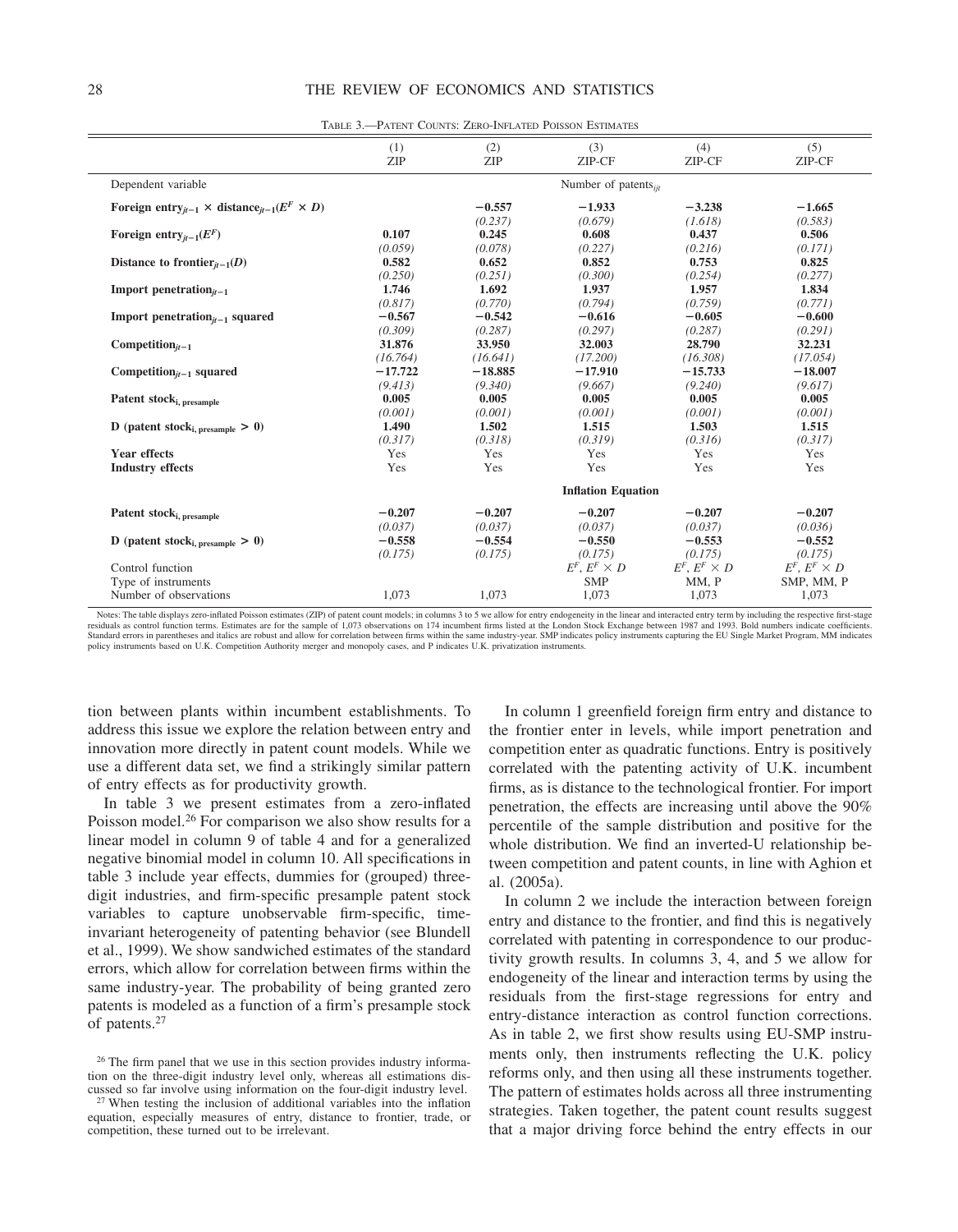productivity growth estimations is incumbent innovation, not just imitation or reallocation.

#### *D. Extensions and Further Robustness Checks*

*Greenfield domestic firm entry and entry through imports.* In our empirical analysis we focused so far on foreign firm entry, which is from firms that operate internationally, and are more likely to produce at the technological frontier than other entrants in the United Kingdom. This accords well with introducing entry threat at the new technological frontier into the framework of Aghion et al. (2001).

In that theoretical context, we can also explore the case where entry takes place behind the new frontier. If entry takes place one step behind the new frontier, then increasing entry threat encourages innovation and productivity growth in sectors that are at intermediate distance from the frontier; it discourages innovation and productivity growth in sectors that are far below the frontier; and it has little effect close to the frontier. In the case where entrants threaten to enter two or more steps behind the new frontier, no incumbent reactions are to be expected.28

In table 4 we show that greenfield domestic firm entry has no impact on incumbent LP growth (column 1) or patenting (column 5). The linear effects are insignificant, as are the interactions with the distance to frontier.29 These results correspond with the predictions above, since greenfield domestic entry rates are likely to reflect entry behind the frontier. Typical findings in the literature are that the average domestic entrant struggles for survival during the first years after market entry, is occupied with learning about its own productivity and market conditions, and is very small compared with foreign entrants or incumbents in the same industry. The number of innovative domestic entrants is usually small, they are often found to be hampered by financial constraints or immature technologies and, thus, even innovative domestic entrants are unlikely to challenge incumbents shortly after their market entry.30

Entry through imports is another form of entry into product markets, and industry-level import penetration rates into the United Kingdom partly reflect entry of new products. Among these may be technologically advanced products, but also less advanced products. Our import penetration variable is, thus, a much noisier measure of frontier entry than greenfield foreign firm entry. In accordance with this we find similar, but weaker, effects for import penetration than for greenfield foreign firm entry. As already reported, linear (and quadratic) specifications for import penetration indicate positive and significant level effects. The coefficients of the interactions with the distance to frontier in our performance regressions are negative and significant in the LP growth and the patent count regressions (table 4, columns 2 and  $6$ ).<sup>31</sup> In all these regressions our main findings for the linear and interacted terms of greenfield foreign firm entry remain very stable.32

*Endogeneity of distance to frontier, competition, and import penetration.* We augment our main model specifications from table 2, column 5, and table 3, column 5, to allow for endogeneity of the distance to the technology frontier. We add the industry-level U.S. capital-labor ratio and the industry-level U.S. ratio of skilled over all workers to the set of instruments. These are significantly correlated with the distance measure and we assume that they do not depend directly on anticipated shocks to incumbent performance in the United Kingdom. We estimate three first-stage regressions: one for entry, one for the distance, and one for their interaction. The findings for LP growth and patenting in table 4, columns 3 and 7, show that our second-stage entry, distance, and interaction results remain robust.<sup>33</sup>

In addition, we test the robustness of our findings to allowing for endogeneity of import penetration or competition. When treating import penetration as potentially endogenous in the LP growth model we use the industry-level U.S. import penetration as an additional instrument and estimate three first-stage regressions: one for entry, one for the entry-distance interaction, and one for import penetration.34 The second-stage results in table 4, column 4, provide support for a positive level effect of import penetration on labor productivity growth and, most important, for heterogeneous effects of greenfield foreign firm entry along the distance to the frontier distribution. These findings are confirmed in the corresponding patenting and TFP growth regressions.35 To address potential endogeneity of our competition covariate, we add an industry-level index of U.S. profitability to the set of instruments, estimate the extended set of first-stage equations, and find our main results in LP growth, TFP growth, and patent count regressions again confirmed.36

<sup>31</sup> In the TFP growth regression we find a positive and insignificant coefficient for the import-distance interaction (Web appendix, table A.9).

<sup>33</sup> Results are similar if we use TFP growth as dependent variable (Web appendix, table A.9); first-stage results are in table A.5 in the Web appendix.

<sup>35</sup> See table 4, column 8 and table A.9 in the Web appendix.

<sup>36</sup> See table A.10 in the Web appendix.

<sup>&</sup>lt;sup>28</sup> In this case actual entry would not occur since entry is optimal only when the entrant can take away market shares from the incumbent.

<sup>&</sup>lt;sup>29</sup> The corresponding TFP growth regression confirms (Web appendix, table A.9).

<sup>30</sup> See, for example, Caves (1998), Disney, Haskel, and Heden (2003), Dunne, Roberts, and Samuelson (1988), Geroski (1995), and Gompers and Lerner (1999). In our data the average plant size of domestic entrants is about ten times smaller than that of foreign entrants in their industry and about seven times smaller than that of incumbent plants in their industry that are at least five years old.

<sup>&</sup>lt;sup>32</sup> If we interact competition with the distance to frontier, these interactions remain insignificant in the LP growth, TFP growth, and patent count regressions. The estimates for the linear distance terms get noisy, but the coefficients for the entry terms and the entry-distance interactions remain stable and significant at the 1% or 5% significance level (Web appendix, table A.10).

See table A.5 in the Web appendix for first-stage results.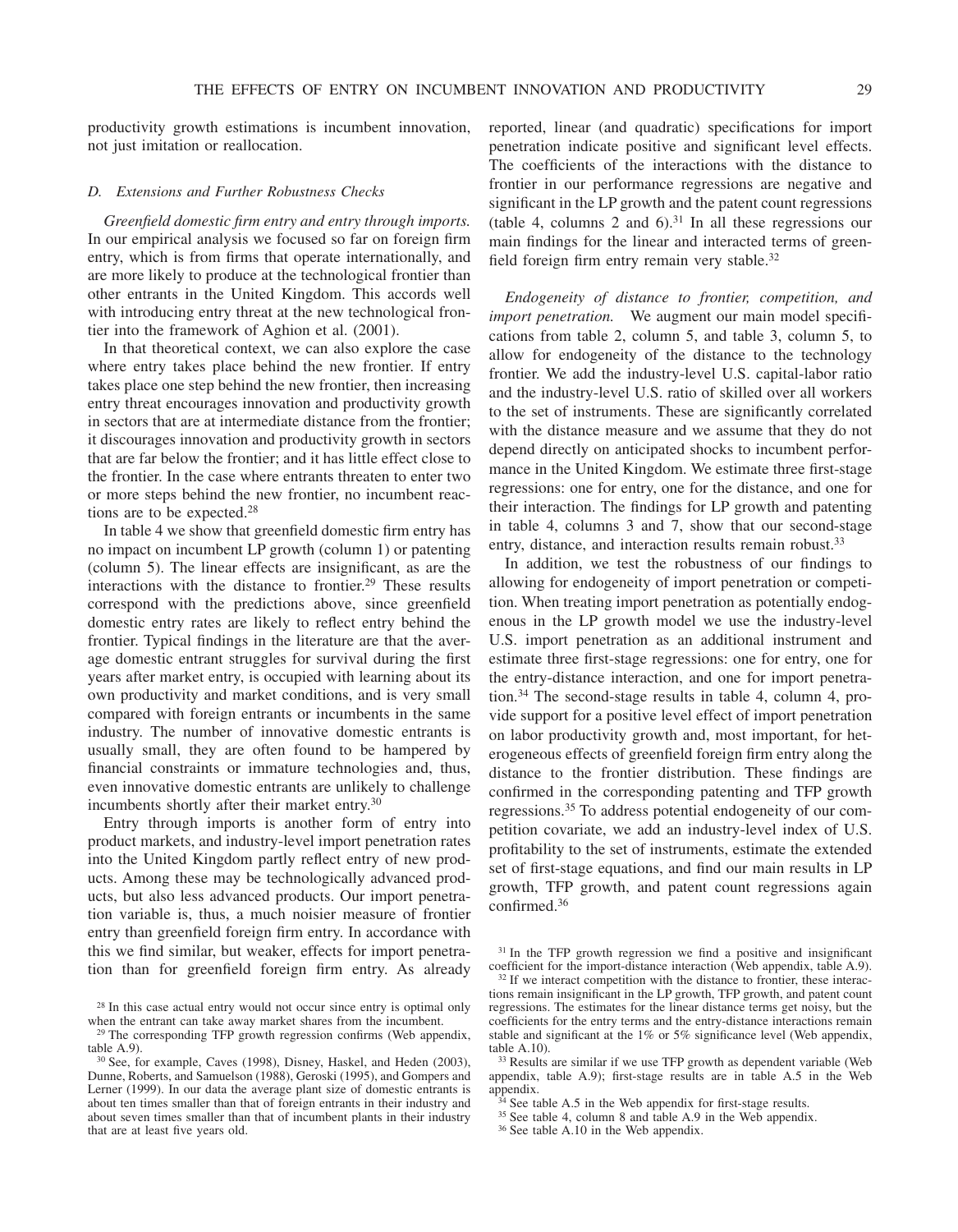|                                                                                                                                                                                                                                                                                                                                                                                                                                                                                                                                                                                                                                                           |                                                                                    | TEGYT               |                                      | expressive two contracts of the two contracts of the contracts of the contract of the contract of the contract of the contract of the contract of the contract of the contract of the contract of the contract of the contract |                               |                                        |                                                                                                                                                                                                                                                                                                                                                                                  |                                                           |                                   |                         |
|-----------------------------------------------------------------------------------------------------------------------------------------------------------------------------------------------------------------------------------------------------------------------------------------------------------------------------------------------------------------------------------------------------------------------------------------------------------------------------------------------------------------------------------------------------------------------------------------------------------------------------------------------------------|------------------------------------------------------------------------------------|---------------------|--------------------------------------|--------------------------------------------------------------------------------------------------------------------------------------------------------------------------------------------------------------------------------|-------------------------------|----------------------------------------|----------------------------------------------------------------------------------------------------------------------------------------------------------------------------------------------------------------------------------------------------------------------------------------------------------------------------------------------------------------------------------|-----------------------------------------------------------|-----------------------------------|-------------------------|
|                                                                                                                                                                                                                                                                                                                                                                                                                                                                                                                                                                                                                                                           | $\geq$                                                                             | ⊙≥                  | ⊙≥                                   | $\widehat{\pm}$                                                                                                                                                                                                                | ZIP-CF<br>$\widehat{c}$       | ZIP-CF<br>$\odot$                      | ZIP-CF<br>$\odot$                                                                                                                                                                                                                                                                                                                                                                | ZIP-CF<br>$\circledast$                                   | STO<br>ම                          | GNB<br>(10)             |
| Dependent variable                                                                                                                                                                                                                                                                                                                                                                                                                                                                                                                                                                                                                                        |                                                                                    |                     | Growth of labor productivity $_{ii}$ |                                                                                                                                                                                                                                |                               |                                        | Number of patents $_{iii}$                                                                                                                                                                                                                                                                                                                                                       |                                                           |                                   |                         |
| Foreign entry $_{jt-1}$ $\times$                                                                                                                                                                                                                                                                                                                                                                                                                                                                                                                                                                                                                          | $-0.074$                                                                           | $-0.052$            | $-0.075$                             | $-0.098$                                                                                                                                                                                                                       | $-1.723$                      | $-1.438$                               | $-1.899$                                                                                                                                                                                                                                                                                                                                                                         | $-1.664$                                                  | $-7.715$                          | $-0.546$                |
| distance $_{ji-1}$ ( $E^F \times D$ )<br>Foreign entry $_{ji-1}(F^F)$                                                                                                                                                                                                                                                                                                                                                                                                                                                                                                                                                                                     | (0.02I)<br>0.028                                                                   | (0.023)<br>0.022    | (0.019)<br>0.020                     | (0.026)<br>0.032                                                                                                                                                                                                               | (0.558)<br>0.514              | (0.552)<br>0.410                       | (0.861)<br>0.475                                                                                                                                                                                                                                                                                                                                                                 | (0.593)<br>0.501                                          | $(3.675)$<br>3.206<br>(1.497)     | $\frac{(0.285)}{0.296}$ |
|                                                                                                                                                                                                                                                                                                                                                                                                                                                                                                                                                                                                                                                           | (0.003)                                                                            | (0.005)             | (0.009)                              | (0.004)                                                                                                                                                                                                                        | (0.168)                       | (0.170)                                | (0.208)                                                                                                                                                                                                                                                                                                                                                                          | (0.172)                                                   |                                   | (0.082)                 |
| Domestic entry <sub><math>n-1</math></sub> $\times$                                                                                                                                                                                                                                                                                                                                                                                                                                                                                                                                                                                                       | 0.003                                                                              |                     |                                      |                                                                                                                                                                                                                                | 0.137                         |                                        |                                                                                                                                                                                                                                                                                                                                                                                  |                                                           |                                   |                         |
| $distance_{it-1}$                                                                                                                                                                                                                                                                                                                                                                                                                                                                                                                                                                                                                                         | (0.005)<br>$-0.002$                                                                |                     |                                      |                                                                                                                                                                                                                                |                               |                                        |                                                                                                                                                                                                                                                                                                                                                                                  |                                                           |                                   |                         |
| Domestic entry $_{jt-1}$                                                                                                                                                                                                                                                                                                                                                                                                                                                                                                                                                                                                                                  | (0.002)                                                                            |                     |                                      |                                                                                                                                                                                                                                | $(0.085)$<br>0.004<br>(0.040) |                                        |                                                                                                                                                                                                                                                                                                                                                                                  |                                                           |                                   |                         |
| Distance to frontier <sub><math>n-1</math></sub> (D)                                                                                                                                                                                                                                                                                                                                                                                                                                                                                                                                                                                                      | 0.087                                                                              | 0.166               | 0.231                                | 0.092                                                                                                                                                                                                                          | 0.721                         | 2.278                                  | 1.127                                                                                                                                                                                                                                                                                                                                                                            | 0.785                                                     | 8.181                             | 1.294                   |
|                                                                                                                                                                                                                                                                                                                                                                                                                                                                                                                                                                                                                                                           | (0.033)                                                                            | (0.047)             | (0.104)                              | (0.028)                                                                                                                                                                                                                        | (0.322)                       | $(0.811)$                              | (0.480)                                                                                                                                                                                                                                                                                                                                                                          | (0.273)                                                   | (2.575)                           | (0.327)                 |
| Import <sub>it-1</sub> $\times$ distance <sub>jt-1</sub>                                                                                                                                                                                                                                                                                                                                                                                                                                                                                                                                                                                                  |                                                                                    | (0.035)<br>$-0.077$ |                                      |                                                                                                                                                                                                                                |                               | (0.576)<br>$-1.117$                    |                                                                                                                                                                                                                                                                                                                                                                                  |                                                           |                                   |                         |
| Import penetration <sub><math>i-1</math></sub> ( <i>I</i> )                                                                                                                                                                                                                                                                                                                                                                                                                                                                                                                                                                                               | 0.084                                                                              | 0.085               | 0.067                                | 0.201                                                                                                                                                                                                                          | 1.823                         | 1.825                                  | 1.664                                                                                                                                                                                                                                                                                                                                                                            |                                                           |                                   |                         |
|                                                                                                                                                                                                                                                                                                                                                                                                                                                                                                                                                                                                                                                           | (0.034)                                                                            | (0.034)             | (0.033)                              | (0.073)                                                                                                                                                                                                                        | $(\mathit{0.820})$            | (0.740)                                | (0.803)                                                                                                                                                                                                                                                                                                                                                                          | $\begin{array}{c} 1.807 \\ (0.781) \\ -0.650 \end{array}$ | $\frac{5.509}{(5.816)}$<br>-1.190 | $1.558$<br>(0.794)      |
| $\text{Import}_{jt-1}$ squared                                                                                                                                                                                                                                                                                                                                                                                                                                                                                                                                                                                                                            |                                                                                    |                     |                                      |                                                                                                                                                                                                                                | $-0.607$                      | $-0.531$                               | $-0.560$                                                                                                                                                                                                                                                                                                                                                                         |                                                           |                                   | $-0.452$                |
|                                                                                                                                                                                                                                                                                                                                                                                                                                                                                                                                                                                                                                                           |                                                                                    |                     |                                      |                                                                                                                                                                                                                                | (0.288)                       | (0.276)                                | (0.29I)                                                                                                                                                                                                                                                                                                                                                                          | (0.306)                                                   | (1.937)                           | (0.321)                 |
| Controls as in table 2                                                                                                                                                                                                                                                                                                                                                                                                                                                                                                                                                                                                                                    | Yes                                                                                | Yes                 | Yes                                  | Yes                                                                                                                                                                                                                            |                               |                                        |                                                                                                                                                                                                                                                                                                                                                                                  |                                                           |                                   |                         |
| Controls as in table 3                                                                                                                                                                                                                                                                                                                                                                                                                                                                                                                                                                                                                                    |                                                                                    |                     |                                      |                                                                                                                                                                                                                                | Yes                           | Yes                                    | Yes                                                                                                                                                                                                                                                                                                                                                                              | Yes                                                       |                                   | Yes                     |
| Inflation model as in table 3                                                                                                                                                                                                                                                                                                                                                                                                                                                                                                                                                                                                                             |                                                                                    |                     |                                      |                                                                                                                                                                                                                                | Yes                           | Yes                                    | Yes                                                                                                                                                                                                                                                                                                                                                                              | Yes                                                       |                                   |                         |
| controls as in table 3.<br>Competition and year                                                                                                                                                                                                                                                                                                                                                                                                                                                                                                                                                                                                           |                                                                                    |                     |                                      |                                                                                                                                                                                                                                |                               |                                        |                                                                                                                                                                                                                                                                                                                                                                                  |                                                           | Yes                               |                         |
| firm effects                                                                                                                                                                                                                                                                                                                                                                                                                                                                                                                                                                                                                                              |                                                                                    |                     |                                      |                                                                                                                                                                                                                                |                               |                                        |                                                                                                                                                                                                                                                                                                                                                                                  |                                                           |                                   |                         |
| Instrumented terms/Control                                                                                                                                                                                                                                                                                                                                                                                                                                                                                                                                                                                                                                | $E^{\scriptscriptstyle\mathsf{F}},\, E^{\scriptscriptstyle\mathsf{F}}\,\times\, D$ | $E^F, E^F \times D$ | $E^F, E^F \times D, D$               | $E^r$ , $E^r \times D$ , I                                                                                                                                                                                                     | $E^F,\, E^F\times D$          | $E^{\text{F}},\, E^{\text{F}}\times D$ | $E^r$ , $E^r \times D$ , D                                                                                                                                                                                                                                                                                                                                                       | $E^r, E^r \times D, I$                                    |                                   |                         |
| function                                                                                                                                                                                                                                                                                                                                                                                                                                                                                                                                                                                                                                                  |                                                                                    |                     |                                      |                                                                                                                                                                                                                                |                               |                                        |                                                                                                                                                                                                                                                                                                                                                                                  |                                                           |                                   |                         |
| Type of instruments                                                                                                                                                                                                                                                                                                                                                                                                                                                                                                                                                                                                                                       | SMP, MM, P                                                                         | SMP, MM, P          | SMP, MM, P,<br>U.S. Input            | SMP, MM, P,<br>U.S. Import                                                                                                                                                                                                     | SMP, MM, P                    | SMP, MM, P                             | SMP, MM, P,<br>U.S. Input                                                                                                                                                                                                                                                                                                                                                        | U.S. Import<br>SMP, MM, P,                                |                                   |                         |
| $\chi^2$ test of overidentifying                                                                                                                                                                                                                                                                                                                                                                                                                                                                                                                                                                                                                          | 13.18(10)                                                                          | 10.17(10)           | 8.81(11)                             | 13.92(10)                                                                                                                                                                                                                      |                               |                                        |                                                                                                                                                                                                                                                                                                                                                                                  |                                                           |                                   |                         |
| restrictions                                                                                                                                                                                                                                                                                                                                                                                                                                                                                                                                                                                                                                              |                                                                                    |                     |                                      |                                                                                                                                                                                                                                |                               |                                        |                                                                                                                                                                                                                                                                                                                                                                                  |                                                           |                                   |                         |
| Number of observations                                                                                                                                                                                                                                                                                                                                                                                                                                                                                                                                                                                                                                    | 25,388                                                                             | 25,388              | 25,388                               | 25,388                                                                                                                                                                                                                         | 1,073                         | 1,073                                  | 1,073                                                                                                                                                                                                                                                                                                                                                                            | 1,073                                                     | 1,073                             | 1,073                   |
| the shape parameter alpha is specified as a function of firm-specific presample patent stock information. Standard errors in these columns are robust and allow for general correlation between firms within the same industry<br>with $\chi^2$ est results degrees of freedom parameters are in parentheses. We use the following abbreviations for policy instruments: SMP: EU Single Market Program; MM: U.K. Competition Authority merger and monopoly cases;<br>Notes: The table displays IV estimates of productivity growth models in columns 1, 2, 3<br>within the same industry. Zero-inflated Poisson estimates with control function terms are |                                                                                    |                     |                                      |                                                                                                                                                                                                                                |                               |                                        | , and 4, and OLS estimates of a patent count model in column 9. In these columns standard errors in parentheses and italics are robust and allow for correlation between establishments<br>shown in columns 5, 6, 7, and 8; the inflation model is specified as in table 3. Column 10 provides results from a generalized negative binomial model without control function where |                                                           |                                   |                         |
| ndustry-level U.S. capital-labor ratio and ratio of skilled over all workers; U.S. Import: industry-level U.S. import penetration                                                                                                                                                                                                                                                                                                                                                                                                                                                                                                                         |                                                                                    |                     |                                      |                                                                                                                                                                                                                                |                               |                                        |                                                                                                                                                                                                                                                                                                                                                                                  |                                                           |                                   |                         |

TABLE 4.-ROBUSTNESS OF PRODUCTIVITY GROWTH AND PATENT COUNT RESULTS TABLE 4.—ROBUSTNESS OF PRODUCTIVITY GROWTH AND PATENT COUNT RESULTS

### 30 THE REVIEW OF ECONOMICS AND STATISTICS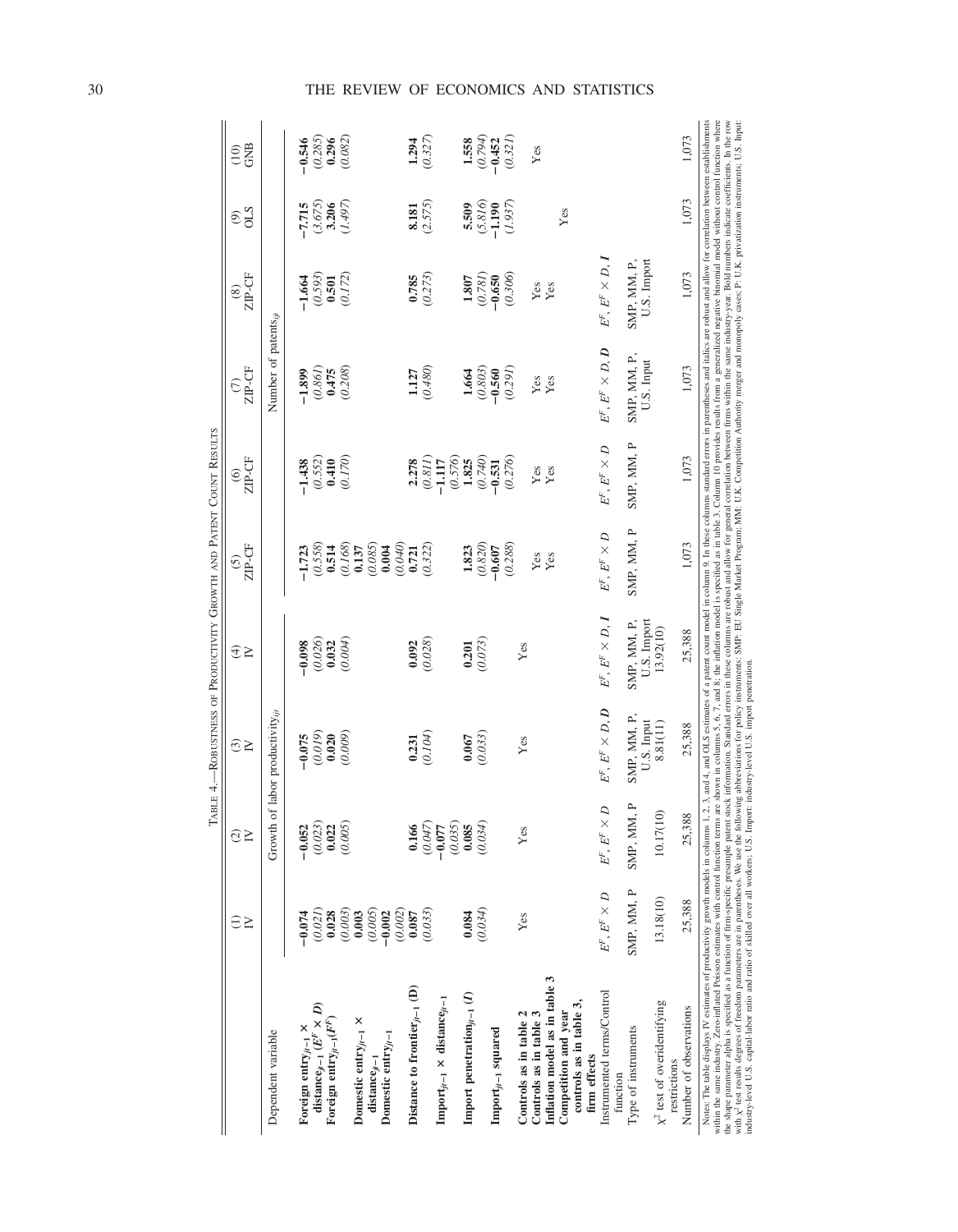*Alternative omitted effects and knowledge spillovers as explanations.* We investigate the possibility that the interaction between the distance to the technology frontier and foreign entry may simply reflect alternative omitted interaction effects. We expand the covariate vectors of our main model specifications with additional industry characteristics that might affect incumbents' abilities and incentives to react to entry. When adding, for example, a lagged industrylevel measure of average establishment size and its interaction with entry to the labor productivity growth model we find similar effects for the linear entry term, the linear distance term, and their interaction as before.<sup>37</sup> Using instead the industry employment share in establishments with working owners to capture the variation of ownership structures across industries and time, or using an industry-level measure of capital per worker, does not lead to any instability of our main findings.

Finally, we consider the extent to which alternative theoretical explanations may also be consistent with the pattern of empirical results reported above. Potential candidates are theories that focus on the role of knowledge spillovers instead of innovation incentives. Consider the widely established idea that firms and sectors further from the technology frontier should benefit most from knowledge spillovers, since the scope for learning is highest there.<sup>38</sup> This suggests positive coefficients on the linear distance to frontier terms, as well as on their interactions with entry. We find, however, a different pattern, namely negative interaction effects and positive level effects of the distance to frontier.39

Another idea prevalent in the existing literature on knowledge spillovers argues that firms in industries closer to the technology frontier have higher absorptive capacity and may benefit more from spillovers. If so, then firms in industries closer to the frontier should react stronger to general spillovers, as well as to knowledge transfers from entrants, than firms in industries further behind the frontier. Our finding of negative and significant coefficients on the interaction terms is consistent with this. But the positive and significant coefficients for the linear distance to frontier terms are not in line with this explanation.

#### **V. Conclusions**

In this paper we provide comprehensive empirical evidence on substantial heterogeneity of productivity growth and patenting reactions in incumbent firms to foreign firm entry. This corresponds to Schumpeterian growth theory suggesting systematic variation of incumbent innovation incentives with the distance to the technology frontier. Threat of technologically advanced entry encourages incumbent innovation and productivity growth in sectors that are initially close to the technological frontier, whereas it may discourage incumbents in sectors further behind the frontier. We use rich micro panel data and address the problem of endogeneity in foreign entry by exploiting variation in entry conditions that arises due to major European or U.K. policy interventions. Endogeneity of distance to frontier, competition, and trade are also considered, and results for domestic firm entry and entry through import complement our analysis of foreign firm entry.

Our findings have implications for the policy debate on market (de)regulation, competition policy, privatization, and trade liberalization. This debate underlies the consideration of costs and benefits of globalization and the discussion on entry regulation in different countries and industries (Acemoglu et al., 2006; Bertrand & Kramarz, 2002; Djankov et al., 2002; Nicoletti & Scarpetta, 2003). Policies aiming at decreasing or removing product market barriers to entry alone may not be sufficient to foster growth of incumbent firms in all sectors of an economy, even if such policies are found to be growth-enhancing on average. This, in turn, suggests the need for complementary labor and capital market institutions that facilitate the reallocation of factors and resources from less to more technologically developed sectors where incumbent firms respond more positively to higher entry threat.

#### REFERENCES

- Acemoglu, Daron, Philippe Aghion, and Fabrizio Zilibotti, "Distance to Frontier, Selection, and Economic Growth," *Journal of the European Economic Association* 4:1 (March 2006), 37–74.
- Aghion, Philippe, Nick Bloom, Richard Blundell, Rachel Griffith, and Peter Howitt, "Competition and Innovation: An Inverted-U Relationship," *Quarterly Journal of Economics* 120:2 (May 2005a), 701–728.
- Aghion, Philippe, Richard Blundell, Rachel Griffith, Peter Howitt, and Susanne Prantl, "Entry and Productivity Growth: Evidence from Microlevel Panel Data," *Journal of the European Economic Association* 2:2–3 (April–May 2004), 265–276.
- Aghion, Philippe, Robin Burgess, Stephen Redding, and Fabrizio Zilibotti, "Entry Liberalization and Inequality in Industrial Performance," *Journal of the European Economic Association* 3:2–3 (April–May 2005b), 291–302.
- "The Unequal Effects of Liberalization: Evidence from Dismantling the License Raj in India," NBER working paper no. 12031 (February 2006), forthcoming in *American Economic Review.*
- Aghion, Philippe, and Rachel Griffith, *Competition and Growth: Reconciling Theory and Evidence* (Cambridge, MA: MIT Press, 2005).
- Aghion, Philippe, Christopher Harris, Peter Howitt, and John Vickers, "Competition, Imitation and Growth with Step-by-Step Innovation," *Review of Economic Studies* 68:3 (July 2001), 467–492.
- Aghion, Philippe, and Peter Howitt, "Appropriate Growth Policy: A Unifying Framework," *Journal of the European Economic Association* 4:2–3 (April–May 2006), 269–314.
- Aitken, Brian J., and Ann E. Harrison, "Do Domestic Firms Benefit from Direct Foreign Investment? Evidence from Venezuela," *American Economic Review* 89:3 (June 1999), 605–618.
- Amiti, Mary, and Jozef Konings, "Trade Liberalization, Intermediate Inputs and Productivity: Evidence from Indonesia," IMF working paper no. 146 (July 2005), forthcoming in *American Economic Review.*

<sup>&</sup>lt;sup>37</sup> Labor productivity growth regressions are shown in table A.11 in the Web appendix. Corresponding TFP growth or patent count regressions provide similar insights.

<sup>38</sup> Griffith et al. (2004) find empirical support for such consequences of general spillovers looking across a panel of OECD industries and countries. Griffith et al. (2002) find similar evidence at the establishment level in the United Kingdom.

<sup>&</sup>lt;sup>39</sup> The theoretical framework we rely upon generates predictions in line with both these results (Web appendix, sections 1.4 and 1.7).